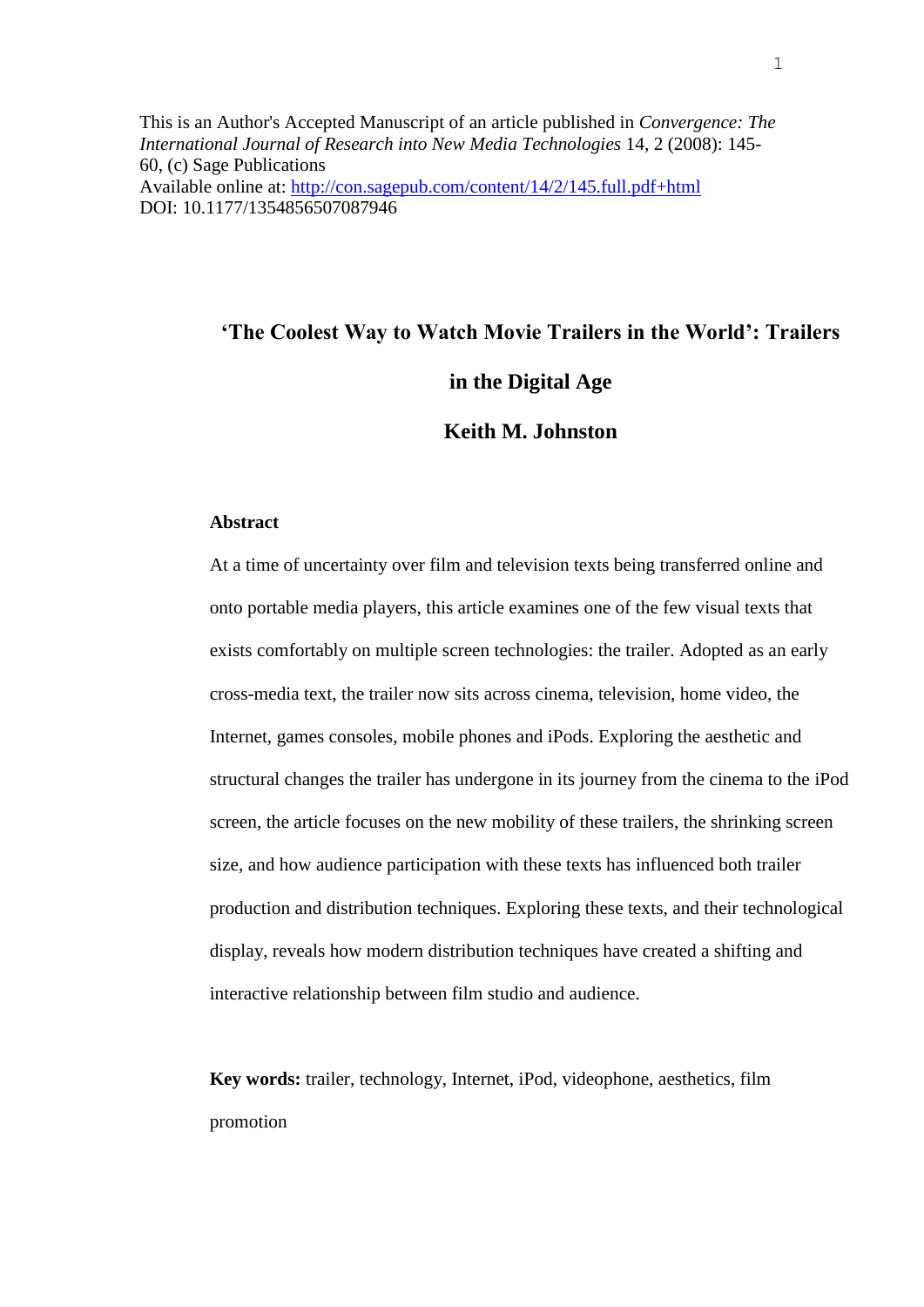In the current atmosphere of uncertainty over how film and television programmes are made available both online and to mobile media players, this article will focus on a visual text that regularly moves between the multiple screens of cinema, television, computer and mobile phone: the film trailer. A unique text that has often been overlooked in studies of film and media, trailer analysis reveals new approaches to traditional concerns such as stardom, genre and narrative, and engages in more recent debates on interactivity and textual mobility. 'Film' trailer is itself a disingenuous term: although it has been described as a 'brief film text… created for the purpose of projecting in theatres to promote a film's theatrical release,' (Kernan, 2004, p. 1) reducing trailers to a purely theatrical concept limits our perception of what trailers are, what they can mean, who they target, and why we should be interested in them. The trailer grew beyond the borders of the cinema screen over fifty years ago, when 1950s television trailers for new film releases demonstrated the ability of the trailer format to move between visual media. Since then, the trailer has been transferred onto the various iterations of home video – from VHS to Laserdisc and DVD – and in the last decade has moved onto the technological screens of the Internet, games consoles, mobile videophones and iPods. Challenging the perception of the trailer as a cinema-centric format, this article will investigate how new screen technologies and dissemination media have changed the structure, aesthetics and availability of trailers. Analysing trailer texts that debuted on the Internet, mobile videophones and portable media players engages with issues of screen size and clarity, the rejection of the linearity of film and television schedules, and how audiences participate with texts. From this sense of how trailers have been altered by new mobile media technologies, I will consider what these changes mean for the relationship between studios, distributors and the audience.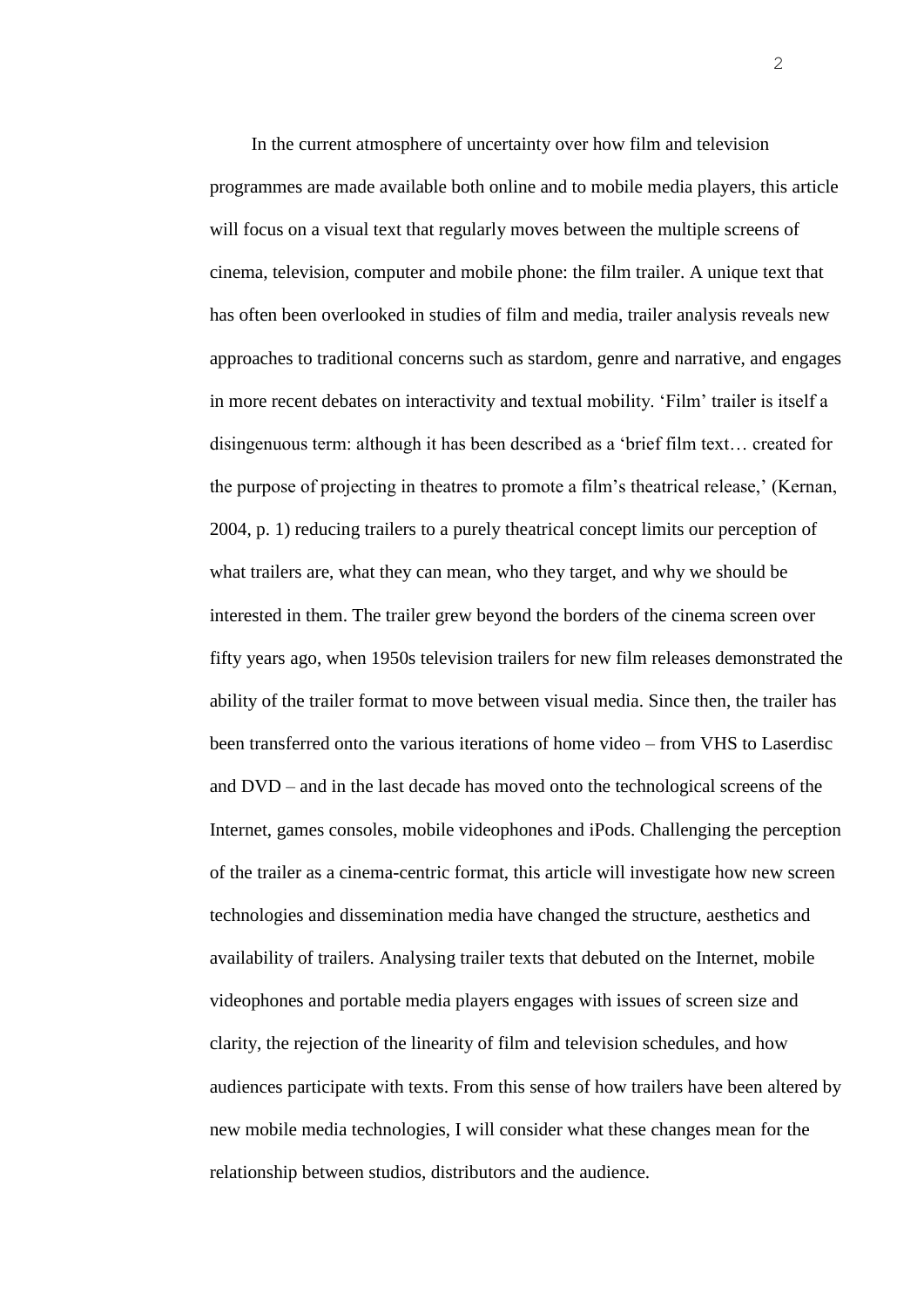When trailers have been linked to recent screen technologies, much has been made of their intimate relationship with viewers: Internet trailers allow advertisers to 'talk one-to-one with a potential customer' (Anthony Goldschmidt, quoted in Debruge, 2000); trailers on mobile videophones let you 'carry the *Star Wars* universe around with you' (Orange Press Release, 2004); and the video iPod was heralded by Steve Jobs as 'the coolest way to watch movie trailers in the world.' (Kahney, 2005) This intimacy has been created through the combination of mobility and interactivity offered by the mobile trailer. Each new technology has shifted the personal and temporal space within which the trailer message is viewed, reviewed and, potentially, amended. Although this development began with video trailers in the 1980s (packaged and presented as portable and pliable, videotapes shrunk films, and trailers, onto a format that could be carried in the hand, taken between houses, rented and returned), it is the more recent expansion of the Internet and portable video players that have changed the trailer audience from mass spectator to individual participant, from unwilling recipient to willing consumer, and from passive viewer to active controller, able to pause, fast-forward and advance images frame-by-frame. These mobile trailers depict a move from the social (cinema, television) to the personal (computer, iPod, phone).

The film companies have been quick to restructure trailers in order to target and attract particular fan cultures, but the interactive nature of the audience extends beyond playback options. The availability of desktop software and access to multiple file-sharing websites has empowered fan audiences to produce and display their own unique trailer texts. Henry Jenkins' *Textual Poachers* (1992) explored the products of fandom, the stories, songs and films that fans have historically produced and circulated amongst their own groups, but as he acknowledges in a more recent book,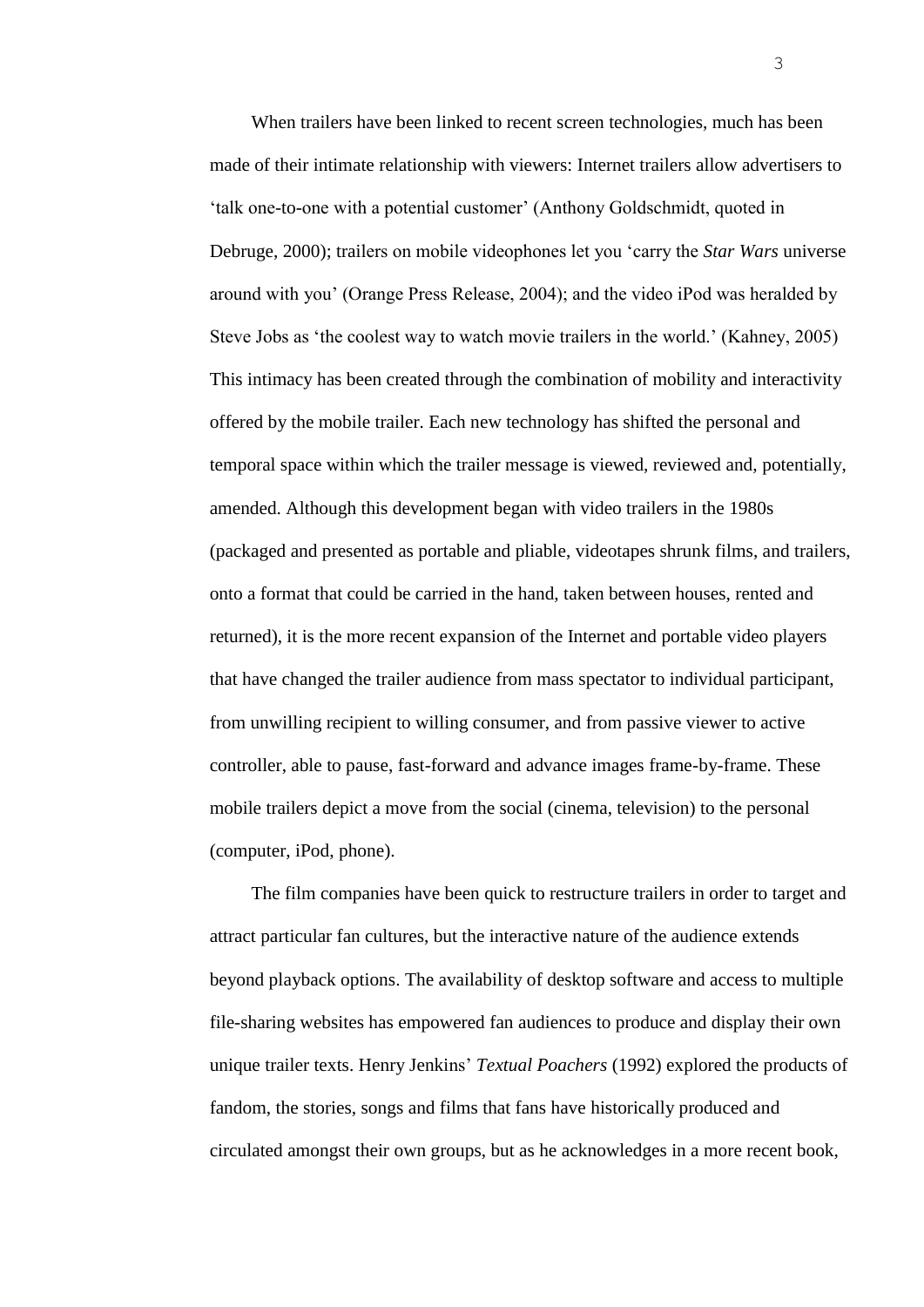'the Web has pushed that hidden layer of cultural activity into the foreground.' (Jenkins, 2006, p. 133) The article will show how this concept of a new Internet visibility can be seen in fan-produced trailers for established cultural products such as *Star Wars* and *Back to the Future*, as well as in the efforts of studios and production companies to target and attract that active online fanbase.

In order to explore these developments, this article will consider the first experiments in trailer production for three central screen technologies: the Internet, mobile videophones and the video iPod. Given that fan cultures are early adopters of new media technology (Jenkins, 2006, p. 131), this investigation focuses on the different trailer options used to promote films with a strong fan-oriented base: *Lord of the Rings* (2001), *King Kong* (2005) and, primarily, the three *Star Wars* prequels released in 1999, 2002 and 2005. Lucasfilm was one of the first film companies to exploit the Internet as a marketing tool, to target trailer texts towards online fan culture, and to experiment with trailer production exclusively for the Internet and mobile videophones. The trailers it produced have a dual technological display: the special effects used to fuel their visual spectacle, and the dissemination technologies deployed to expand their narratives beyond the movie screen. Moving outside the boundaries of George Lucas' empire, analysis of trailer campaigns for films without an established fanbase – online advertising for *Fight Club* (1999) and the iPod trailer for *Marie Antoinette* (2006) – reveal how specific technological limitation can lead to aesthetic change. Throughout, the article's combination of contemporary discourse with close textual analysis demonstrates that the trailer is central to our understanding of how visual media have become increasing mobile, colonising the smaller screens offered by new technology.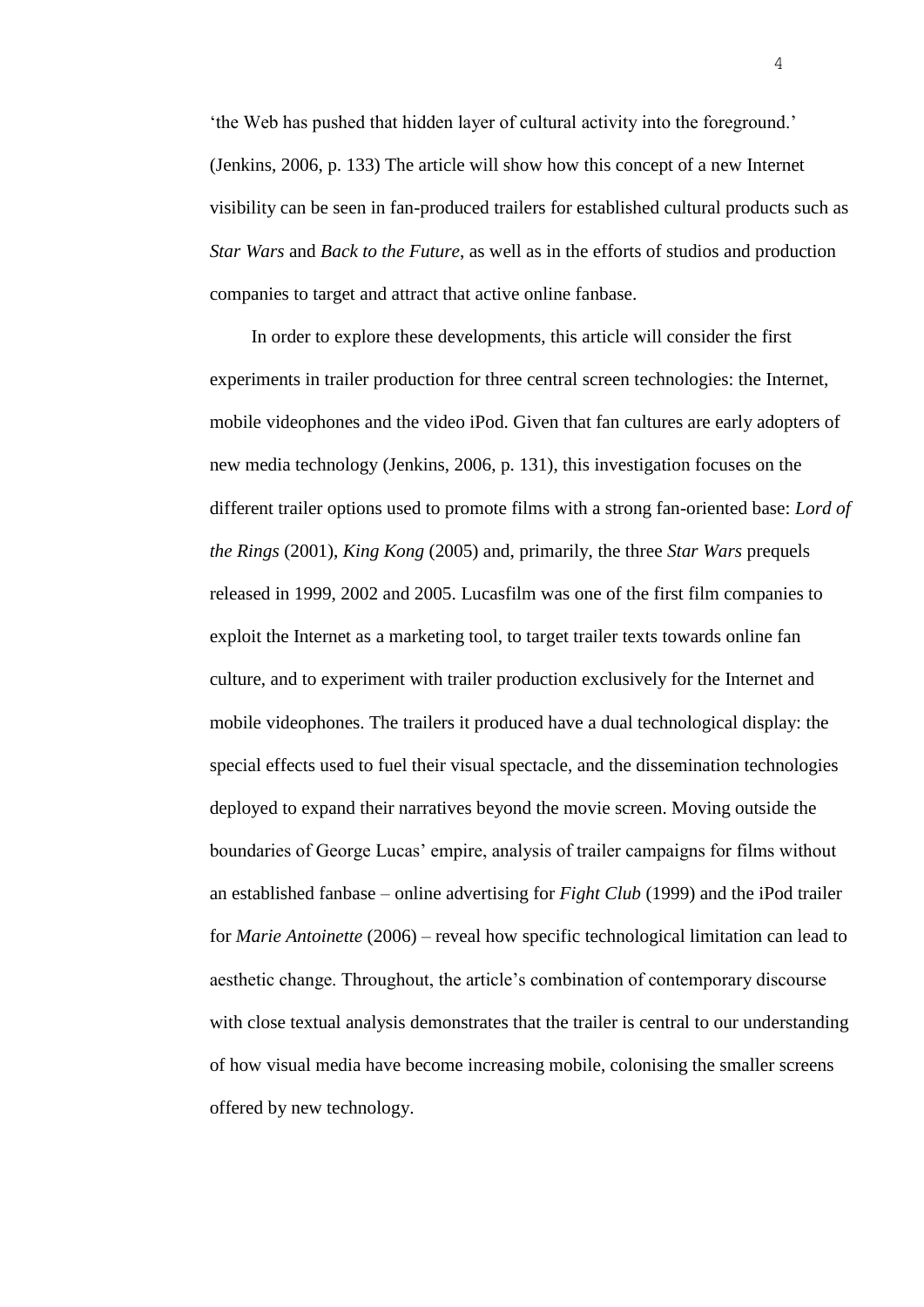There's an opportunity to create trailers for the Internet that would be completely different from the trailer you would create for a theatrical experience… To just run the same trailer on the Internet, even though it gets four gazillion hits, may not be the best use of the footage that was selected for a theatrical experience.

(Goldschmidt, in Debruge, 2000)

In November 1998, 'the most anticipated two minutes of film ever' was the teaser trailer for *Star Wars Episode I: The Phantom Menace*. (Mzimbo, 1999, p. 44) Since June that year, Lucasfilm had been teasing online fans with short video documentaries that followed production on the film, but restricted access to any new footage of the *Star Wars* universe. The use of Apple's Quicktime software to stream these videos was unusual in 1998 Hollywood, where official websites tended to be based around simple content: text biographies of stars, production details, poster images, star photographs, and occasional sound clips of music or effects.  $\frac{1}{1}$  Lucasfilm may have been more ambitious with these web documentaries (nineteen were made available over a twelve month period), but the launch of the *Episode I* teaser trailer was limited to established media: a cinema release for the trailer, and excerpts available for television entertainment shows. The teaser was not aesthetically unique – it remains a strong example of contemporary film trailer production, with narrative revelation and CGI-fuelled visual spectacle – but it is notable because of Lucasfilm's reluctance to make it available online, and the ability of technologically-savvy fans to circumvent that decision. The *Episode I* teaser represents not only the first use of the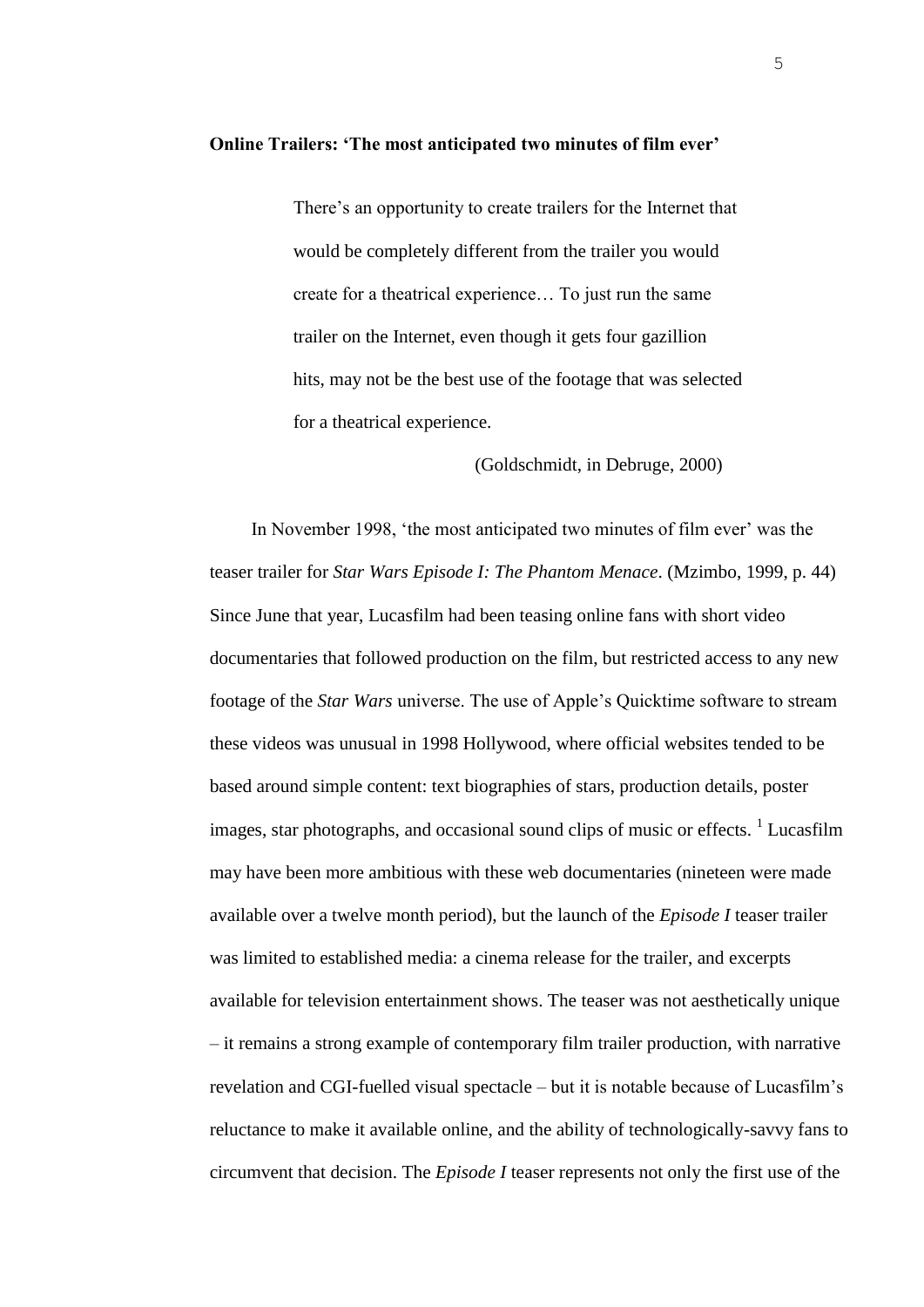Internet for trailer dissemination, but also how new digital technologies allowed online fan audiences to partially commandeer and interact with a trailer text. From this initial example of Internet distribution and audience interaction, this section will explore how these elements, along with the technological restrictions of the computer screen, have affected the aesthetic, structural and mobile aspects of the trailer since 1998.

On November 17<sup>th</sup>, 1998, the only venue for watching the *Episode I* teaser was the cinema. Yet by the evening of the  $17<sup>th</sup>$ , and years ahead of the advent of videosharing sites YouTube or MySpace, a handful of *Star Wars* fans recorded, digitised, uploaded and shared the teaser through an exponentially expanding number of websites. Lucasfilm, despite the established online presence they had through [www.starwars.com,](http://www.starwars.com/) took another four days to post its own version, again in Apple Quicktime. When they finally did, 450 *Star Wars* fans a second attempted to download the trailer from the official site, over 200,000 in forty-eight hours, an estimated 1.5 million downloads in the first week, rising to an estimated 3.5 million in total: shattering all previous Internet download records. Lucasfilm, however, warned fans that the Internet was not the best option for viewing the trailer. A note on [www.starwars.com](http://www.starwars.com/) said 'We encourage anyone interested in the trailer to go see it at a theatre, because unless you have a THX-certificated web browser, you won't be seeing… top-quality audio and visual presentation quality. We hope you'll see the trailer first as it was meant to be seen, in a theatre.' (Lucasfilm, 1998) There remains a clear distinction between what is acceptable online and in cinemas: the *Episode I*  web documentaries, with their talking heads and brief glimpses of behind-the-scenes work, were suitable for the smaller computer screen, but the widescreen visual spectacle of CGI special effects offered by the teaser were somehow more cinematic,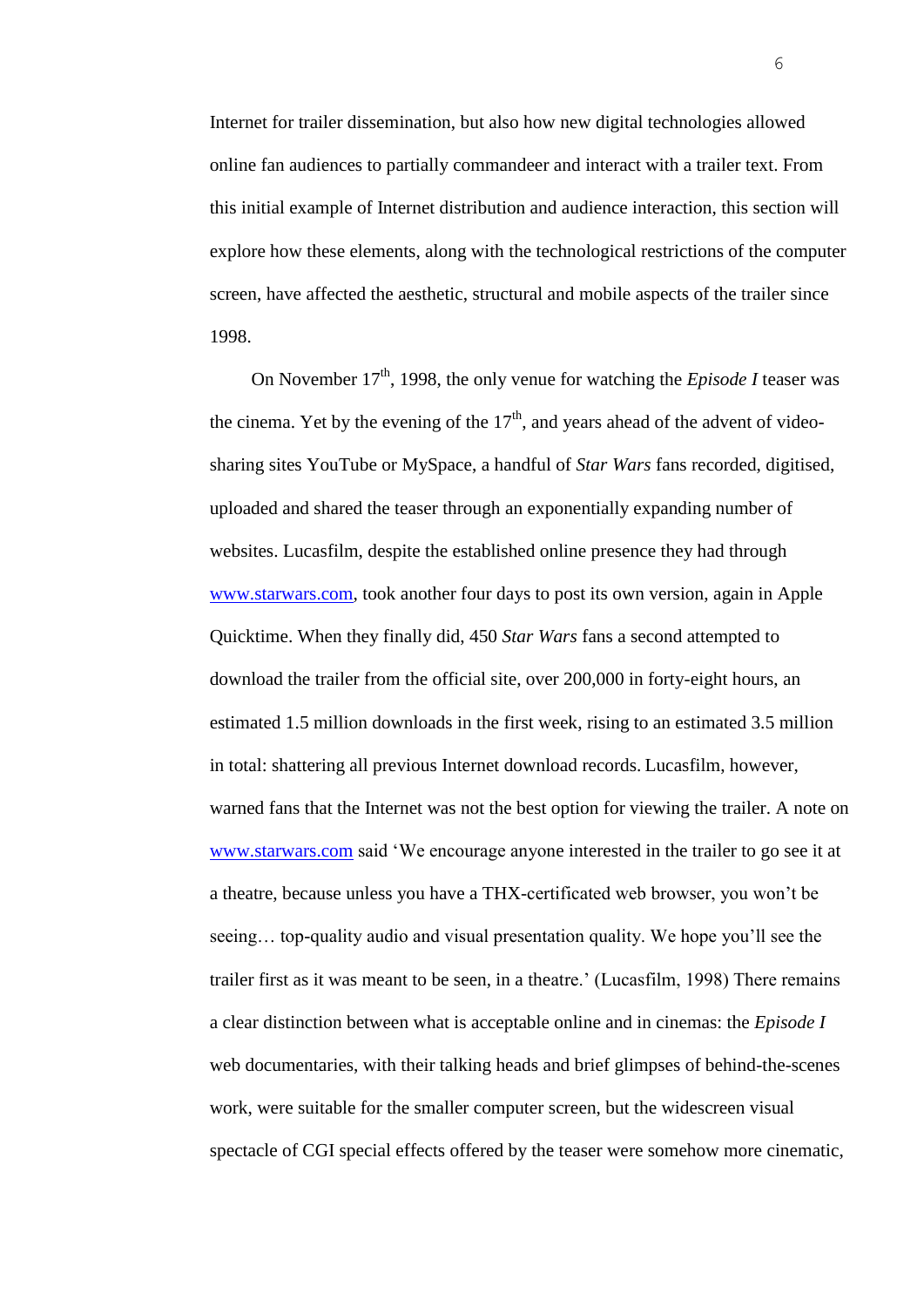designed and suited only for the big screen experience (there is no mention of the incongruous fact that the same footage appeared on television, another much smaller screen, but one that had become an accepted part of the Hollywood promotional machine).

The *Star Wars Episode I* trailer was not specially designed for the Internet, but its appearance online firmly established three key features of future web-based trailers: mobility, access and control. Trailers on videocassettes had introduced a form of mobility, but Internet trailers had the potential to be saved to disc or hard drive, and were accessible from any computer (with the right software and connection). The act of moving the trailer out of the cinema and onto the Internet also freed the trailer from the linear programme structure: viewers could choose to watch the trailer whenever they wanted, rather than as part of a theatrical or television schedule dictated by production companies, distributors, and cinema chains. When trailers transferred to television and video, they were still contained within a programme format, a set screening order – the growth of the Internet allowed audiences to access the trailers they wanted, in their own time. This notion of access is closely tied into the final element of the online trailer, giving viewers the ability to control trailer exhibition, pausing, stopping and re-watching the footage whenever they desired.

This increased level of control promoted the trailer to a high position within fan culture, which could now scrutinise the montage of imagery laid out for them, and share their findings with other fans. Within days of the *Episode I* trailer appearing online, websites such as [www.theforce.net](http://www.theforce.net/) had a detailed breakdown of trailer scenes, while web forums were full of other fans desperate to debate the footage and what the disparate images might refer to in the feature. Unlike any other time in trailer history, content analysis was now something that could be done by the most casual fan with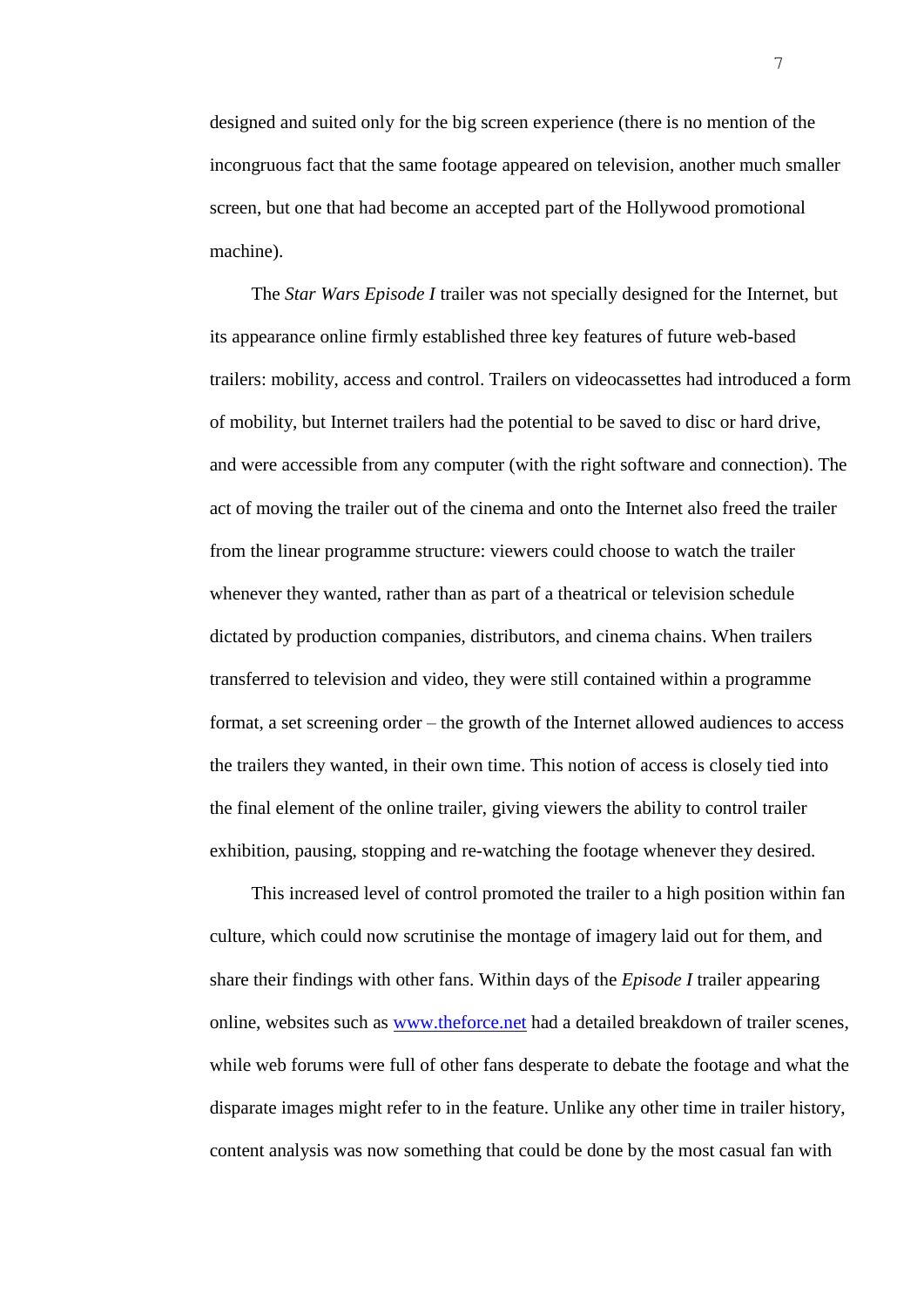access to a computer. This desire to excavate and interact with a cultural text has been described as a key element of fandom, 'a model of interactivity as well as a mode of consumption… the fictions it dedicates itself to are modelled accordingly.' (Jones, 2003, p. 165) The *Episode I* trailer may not have been specifically modelled for the fan / cult audience, but its success (and online impact) was followed by the rise of more intricate, complex and layered montage sequences within trailer structure. As trailers were debated and pieced apart online to reveal potential 'spoiler' information, film companies complicated the process, producing trailers that added in more images and increased the pitch of editing to a point where the casual viewer might miss a piece of information. The dedicated fan would, however, be able to discover it through downloading, pausing and re-watching the trailer text.

The creation of trailers specially designed to appeal to the Internet audience can be seen less than a year after *Episode I* debuted online, with five Internet trailers for the  $20<sup>th</sup>$  Century Fox film *Fight Club*. Made available only through the Fox website, these five trailers appeared in small pop-up windows above the main page. Processed to look like old, scratched and badly projected film stock, these online trailers are thematically similar to the manipulation of imagery and celluloid seen in the main feature. Each trailer follows a similar set-up: close-ups of Edward Norton's character speaking directly into the camera, excerpted images / scenes from the film, and an intricate mix of soundtrack elements.  $2 \text{ Using a hyperactive editing style, with optical}$ effects and single-frame jump cuts, these are complex layered texts that suggest the potential restrictions and opportunities of Internet advertising. Direct address was a common structural approach in 1950s television trailers that used personal appearances from stars and actors to offer a sense of intimacy. The *Fight Club* online trailers mirror this concept, aware of the limitations of the small on-screen pop-up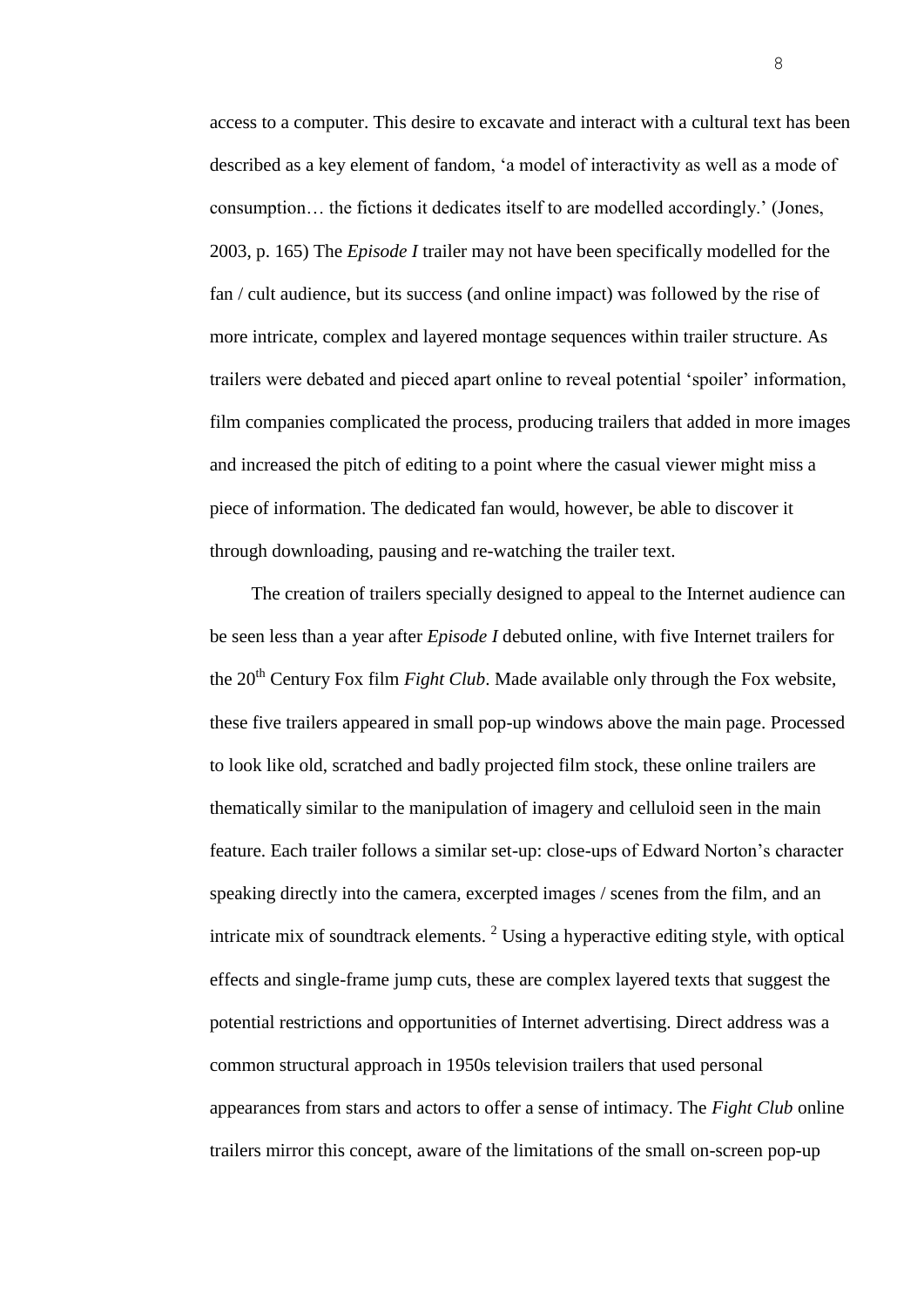windows that use only a quarter of the available screen space (most likely on a fifteen inch computer monitor). The aesthetics and structure of these trailers use the assumed intimacy of the small screen to their advantage, with Norton's friendly and inclusive address intended to create a one-on-one relationship between trailer and audience. Rather than the mass-market visual spectacle of contemporary trailers (such as *Episode I*), the *Fight Club* online spots target one person at a time.

This sense of personal address works with the (often frenetic) montage of images and sound to create a playful association between soundtrack and image.<sup>3</sup> The editing patterns work to create humour, or to suggest deeper narrative concerns, such as the schizophrenic nature of the Norton/Brad Pitt relationship. During Norton's comment that 'All the ways you wish you could be… that's me' there is a brief cut to an image of Pitt on 'me', then back to Norton, suggesting an uncertainty over the identity of 'me'; in the 'I Know You' trailer, Norton's direct address is momentarily interrupted when the film stock jumps to Pitt, also staring at camera; we see Norton's point-of-view of his dull office, where a ghostly image of Pitt flickers in and out of existence; and over the lines 'deliver me from clean skin and perfect teeth' the trailer offers images of Norton, Pitt then back to Norton – the dialogue once again suggests one person, while the figure of Pitt is literally spliced into Norton's life. Many of these instances rely on the trailer's use of specific cinematic imagery – the processing of the images to look battered and worn, the suggestion that this old and tattered film is coming loose in a projector – alongside advanced modern editing techniques and frame-by-frame manipulation (made possible through non-linear editing technology such as Avid or Apple Final Cut). The trailers seem to relish this dichotomy: designed for downloading/viewing through the technology of the Internet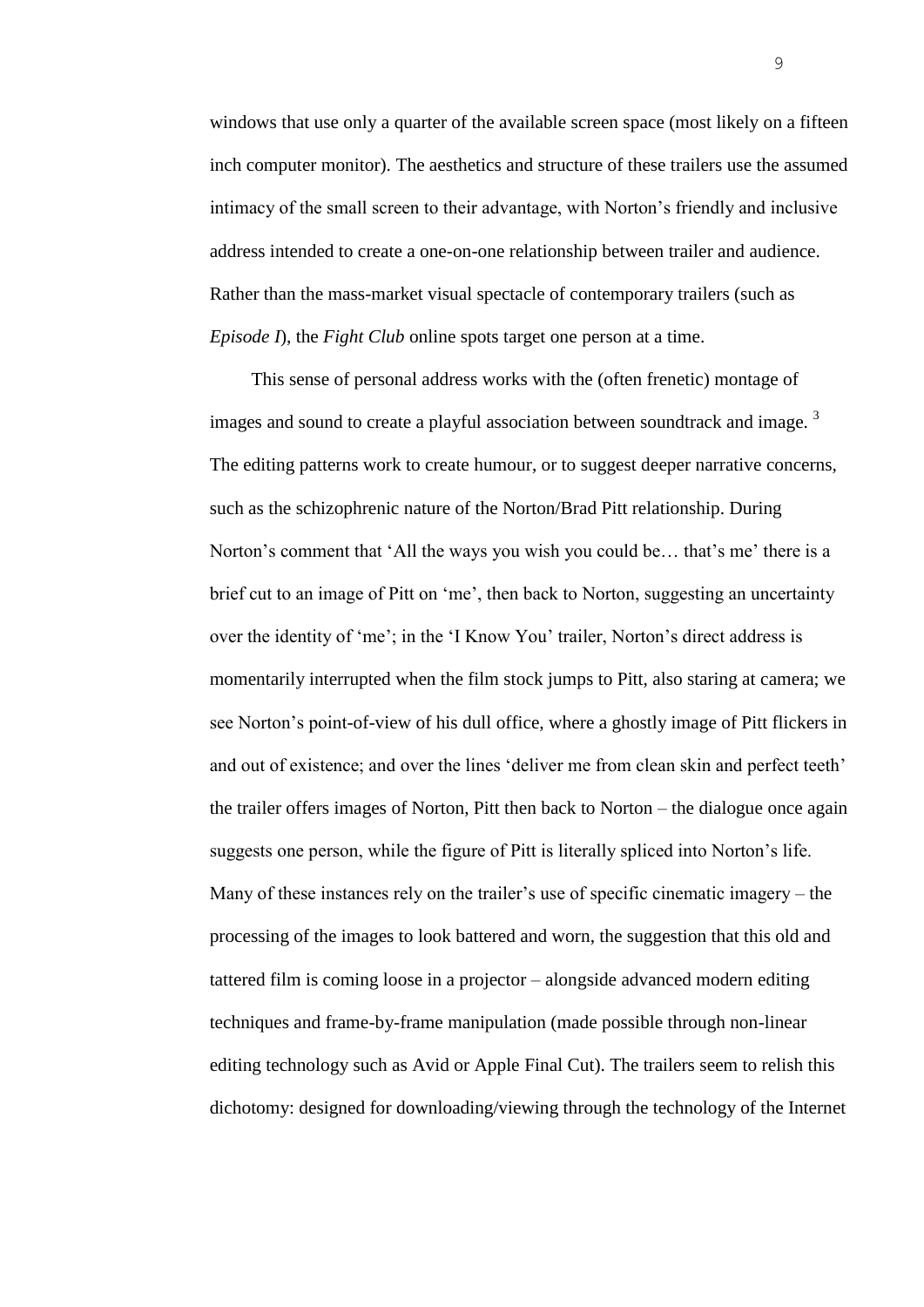and created by advanced digital editing technology, their aesthetics foreground a false depiction of decrepit cinema projection.

The *Fight Club* Internet spots demonstrate the ability of modern editing software to produce compelling and intricate layered texts that can target a distinct audience. The online trailer for *Star Wars Episode 2* further demonstrated the interaction between fan culture and a cultural text, while also solidifying the place of the George Lucas universe as a nexus for fandom. Debuting at [www.theforce.net](http://www.theforce.net/) in October 2000, the trailer eschews the close imagery and direct address of the *Fight Club* online adverts for epic widescreen spectacle. The trailer features sweeping helicopter shots over locations that appear familiar from the previous films (the desert of Tatooine, the mountains of Naboo, the city-planet of Coruscant), quickly edited images of the cast, and several special effects shots, including a horde of lightsaberwielding Jedi attacking an unseen enemy. A more detailed examination of the trailer – an activity that online previews were now designed for, and expected – revealed more questions than answers. Many of the space battles were from earlier films, some of the actors did not appear to be in known *Star Wars* locations, and elements of the footage were taken from other feature films (most notably, the Jedi attack: a scene from *Braveheart* with digitally added lightsaber effects). The trailer was quickly revealed to be an unofficial preview cut and created by a single fan. It highlighted the fact that fandom had evolved 'beyond zines and collectible figurines' and were now 'a new breed of fans empowered by desktop technology to create participatory works.' ('Trailer Trash,' 2000, p. 9)<sup>4</sup> Within eighteen months, Internet fandom had expanded from sharing the *Episode I* trailer to producing its own unique trailer creations. The trailer, already a major online promotional tool for Hollywood film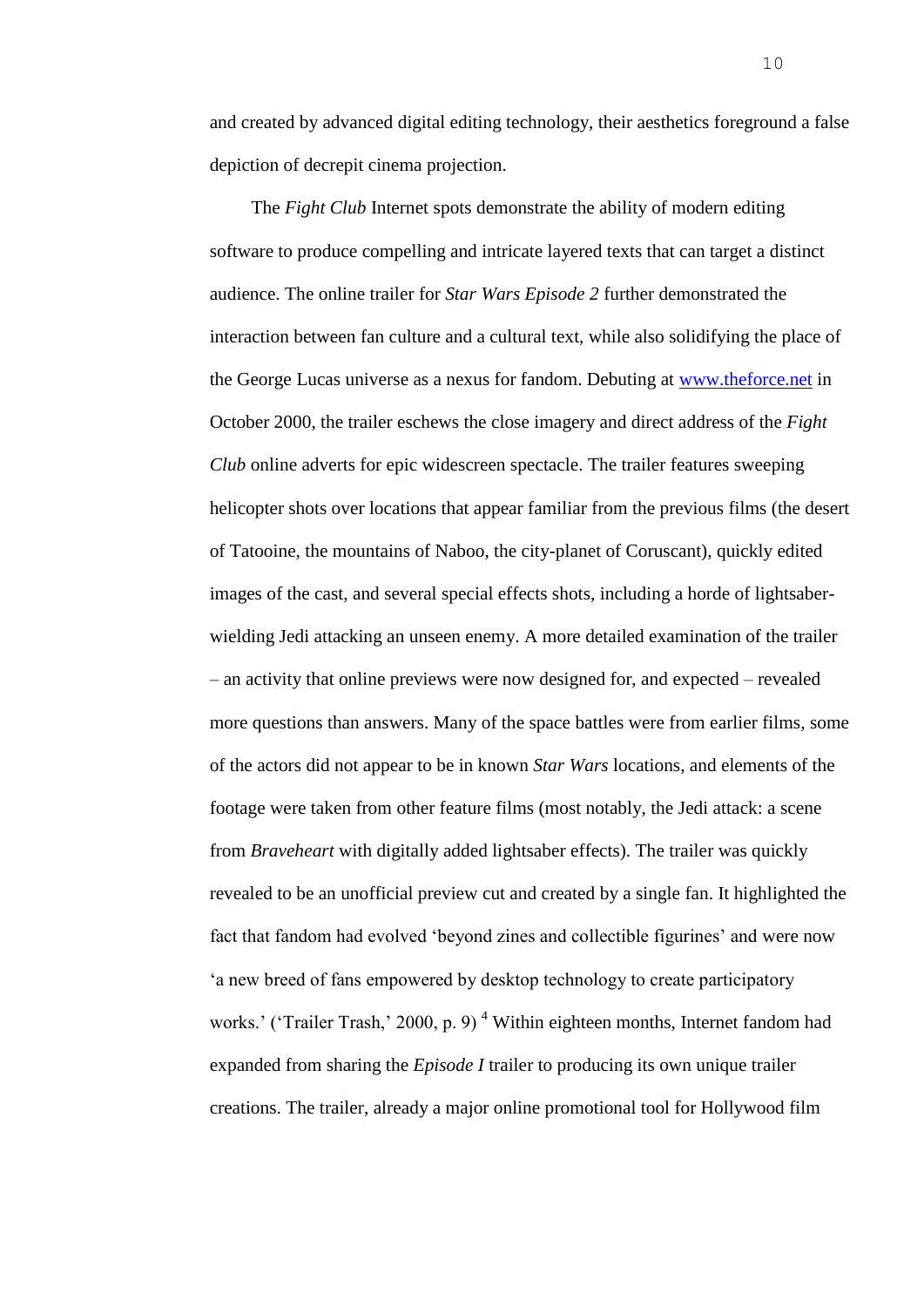releases, was now a site of negotiation between studio and audience, where fans could interact with cult texts.

In November 2001, when the official marketing campaign for *Episode II: Attack of the Clones* began, an online teaser trailer titled 'Mystery' expanded on the *Fight Club* notion of modelling trailer texts for multiple viewings. The teaser's title, along with Yoda's line 'Dangerous and disturbing this puzzle is,' foregrounds the structural tease offered by the preview footage. Online fans watching (or downloading) the trailer were given a narrative puzzle rather than the linear narrative that much contemporary trailer advertising relied upon. The earlier theatrical teaser 'Forbidden Love' had built a trailer narrative around the romantic pairing of Anakin and Padme: in contrast, 'Mystery' presents an enigmatic montage of footage and dialogue excerpts, a fragmented narrative that encourages detailed examination rather than cursory viewing. The trailer is not completely opaque: broad clues – an attack on Padme, a return to Tatooine, a chase through the skies of Coruscant – are littered throughout, and key characters are pictured to suggest the traditional sequel trailer reliance on known pleasures. There are two levels of mystery here: a diegetic one based around the identity of Padme's attempted assassin (established by dialogue excerpts), and a non-diegetic one, constructed through the montage of new and strategically familiar images. These latter shots are barely on screen long enough to register, and require (and reward) a frame-by-frame analysis: a space battle reveals a spaceship not seen since *The Empire Strikes Back*; a one-second sequence shows a bar fight similar to the original 'cantina' scene in *Star Wars*; there is a lightsaber battle between Anakin and an unseen opponent; an oceanic world with flying sea creatures; Christopher Lee (as new villain Count Dooku) lurking on the far edge of one frame; and a half-second image of Anakin wreathed in Force lightning (not seen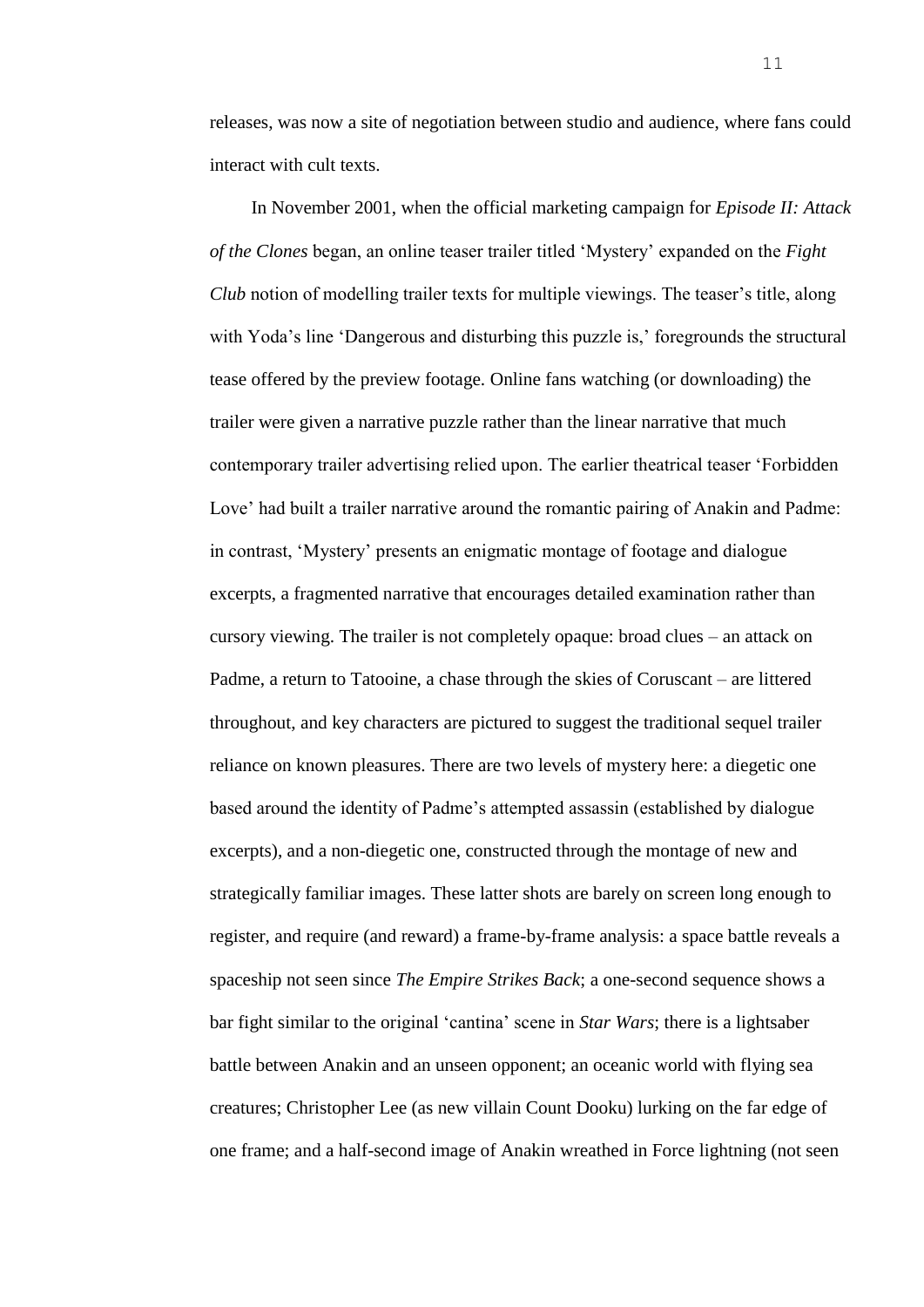since *Return of the Jedi*). This online trailer develops the notion of what an Internet preview can do: offer the audience more questions than answers with a exciting (if vague) collection of narrative events, and beyond that, a layered text (based around montage editing) that can be excavated for further detail.

This expansion of online trailer content is linked to how the *Episode II: Attack of the Clones* teaser was made available on the Internet. As the online marketing environment grew, a synergy began to develop between studio franchise properties such as *Star Wars* and technological developments in online video software. <sup>5</sup> 'Mystery' debuted online in November 2001, but its appearance was directly attributable to two other technologies: DVD and Quicktime. The trailer was (initially) only accessible through a weblink built into the *Episode I: The Phantom Menace* DVD release: fans had to buy the DVD, and then play it through their computer in order to unlock the trailer via the *Star Wars* website. To view the trailer once they reached the website, fans then had to download Apple's latest version (5.02) of Quicktime. Available in three sizes, 'Mystery' was heralded as being free to view: however, only the small and medium 'screens' were actually free. Following the Internet interest in the *Episode I* teaser, fans had to pay for the third *Episode II* trailer option. The website referred to it as a 'large and clear version… for maximum quality and careful inspection' (Lucasfilm, 2001), official confirmation that the producers expected this new level of fan interaction with the text, and modelled their trailers accordingly. Payment gave fans access to Quicktime Pro 5, a more advanced playback system that also allowed them to download and save the trailer to watch as often as they desired. By combining their technological resources, Lucasfilm and Apple were able to nurture the growing online demand for *Star Wars* content and expand the dominance of Quicktime software.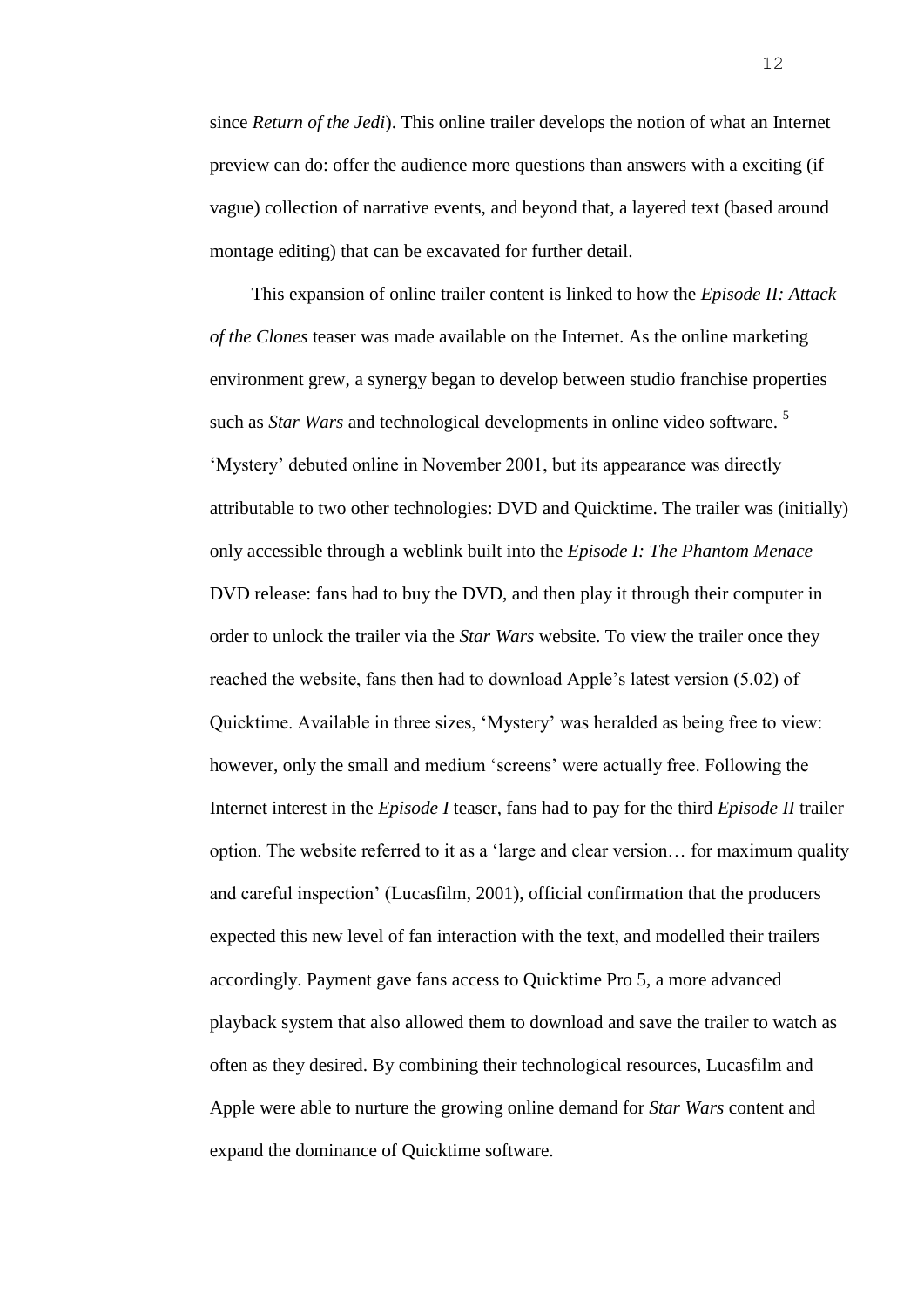New Line Cinema used a similar synergy when launching the first online trailer for *The Lord of the Rings*, offering it only to people who downloaded Real Player 8, a competing video player to Quicktime. The trailer they offered through this new software was a different approach to online trailer structure and content, although one that proved equally adept at 'modelling' trailer content for fan culture. In place of a traditional teaser such as *Episode I*, or the online option offered by *Fight Club*, this trailer gave a broader look at director Peter Jackson, and his vision for the whole trilogy. Fast-paced montage and direct address are replaced by a collection of interviews, production clips that show actors on set, performers in half-assembled creature costumes, early pre-visualisation computer images of huge armies pouring across landscapes, and some short clips of finished footage. The montage of completed imagery may be replaced by behind-the-scenes shots and suggestive hints but it offered a similar sense of reward to Tolkien fans, who could watch, rewind and debate the images: what monster was being shown, which scene was being dramatised, and what battle the pre-visualisation might show. This preview offered another option for online trailer aesthetics, but its success – 1.7 million people downloaded the trailer in the first 24 hours (Donahue, 2000) – lead not to a growth in 'behind-the-scenes' trailers but the spread of Internet production diaries. Available on all three of the recent *Star Wars* prequels, and similar effects-driven blockbusters *King Kong* and *Superman Returns*, these diaries offer three to seven minutes of footage shot on set, interviews with cast and crew, or glimpses of completed scenes. Released weekly or fortnightly through official websites, they have extended this early online trailer concept into another text modelled for fan interest and interaction.

The ability of online trailers to target and retain such a fan audience - as well as a more casual audience who may only watch the trailer once, rather than excavating it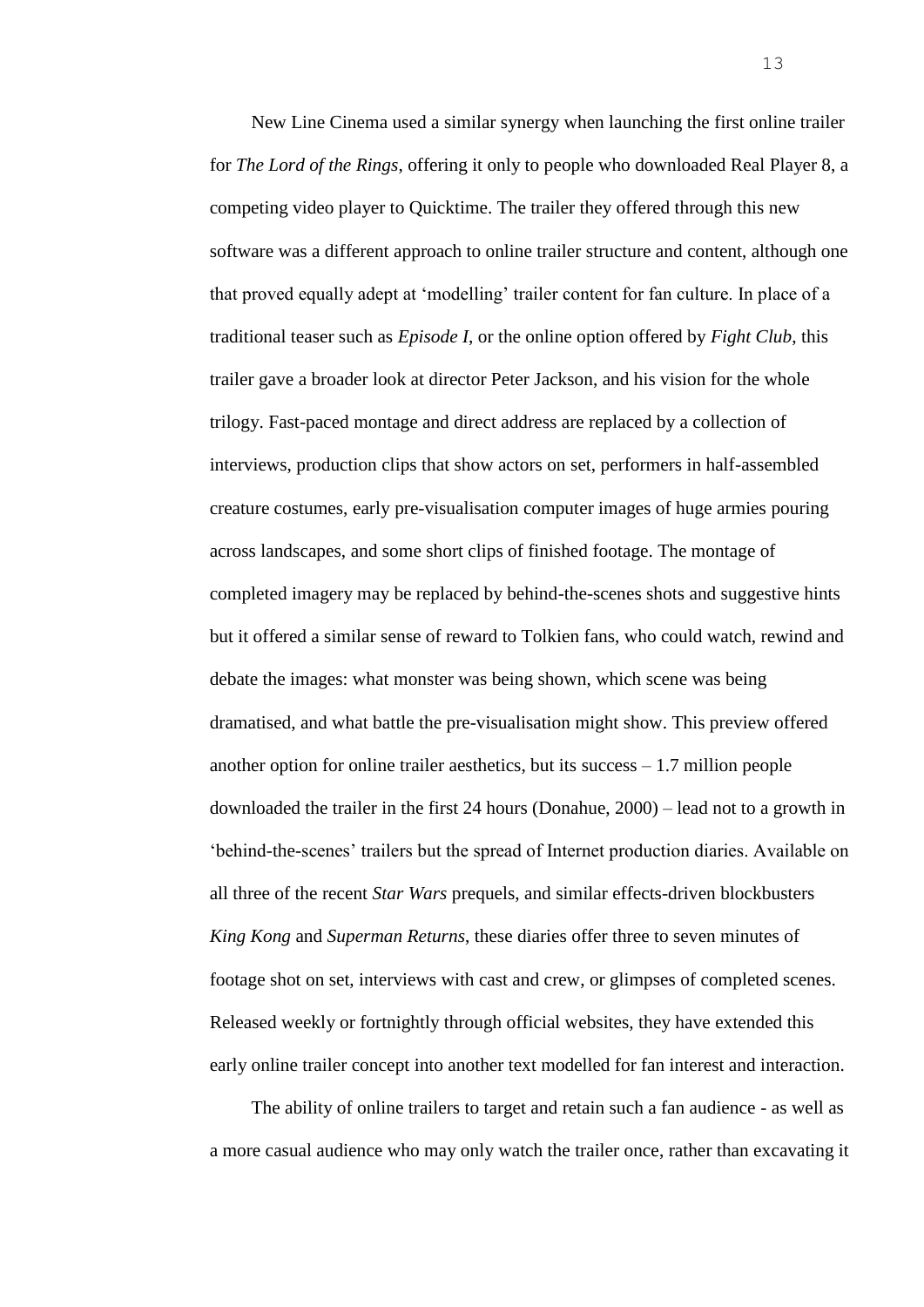– has been a factor in the resurgence of interest in trailer releases. Although many of the trailers that appear on the Internet are simply advance previews of a cinema trailer about to debut, their appearance is chronicled daily on film websites such as [www.aintitcoolnews.com,](http://www.aintitcoolnews.com/) [www.empireonline.com](http://www.empireonline.com/) and [www.ign.com](http://www.ign.com/) and exclusive trailer releases are hotly contested (and advertised) by Yahoo, MSN and Apple. Generally targeting the more passionate end of the fan spectrum, high profile trailer releases for franchise properties such as *Spiderman*, *Transformers* and *Pirates of the Caribbean* regularly dominate message boards, fan forums and blogs with speculation over film's plots, character arcs and the chance to discover 'spoilers' in new trailers. Aside from this strand of online promotion, the Internet-only trailers have developed unique aesthetic options that have impacted back on the cinema previews that spawned them: the fast-paced montage that encourages (often requires) multiple viewings, the importance of the soundtrack to structure modern trailer messages, and the use of behind-the-scenes sequences. Perhaps most importantly, by adopting online distribution, film studios have passed control over trailer viewing into the hands of the audience, the individual who can choose which trailers to download, when to watch them, and whether to archive them in a personal library. While films have been collectable since the advent of video (and before, if you take into account 16mm collections), the availability of trailers online has increased their profile in marketing departments and in film culture generally, freeing them from their pre-film position in theatres and confirming their existence as unique short films in their own right.

## **The Mobile Trailer: From Videophones to the Video iPod**

'Being able to carry the *Star Wars* universe around with you wherever you go is pretty compelling.'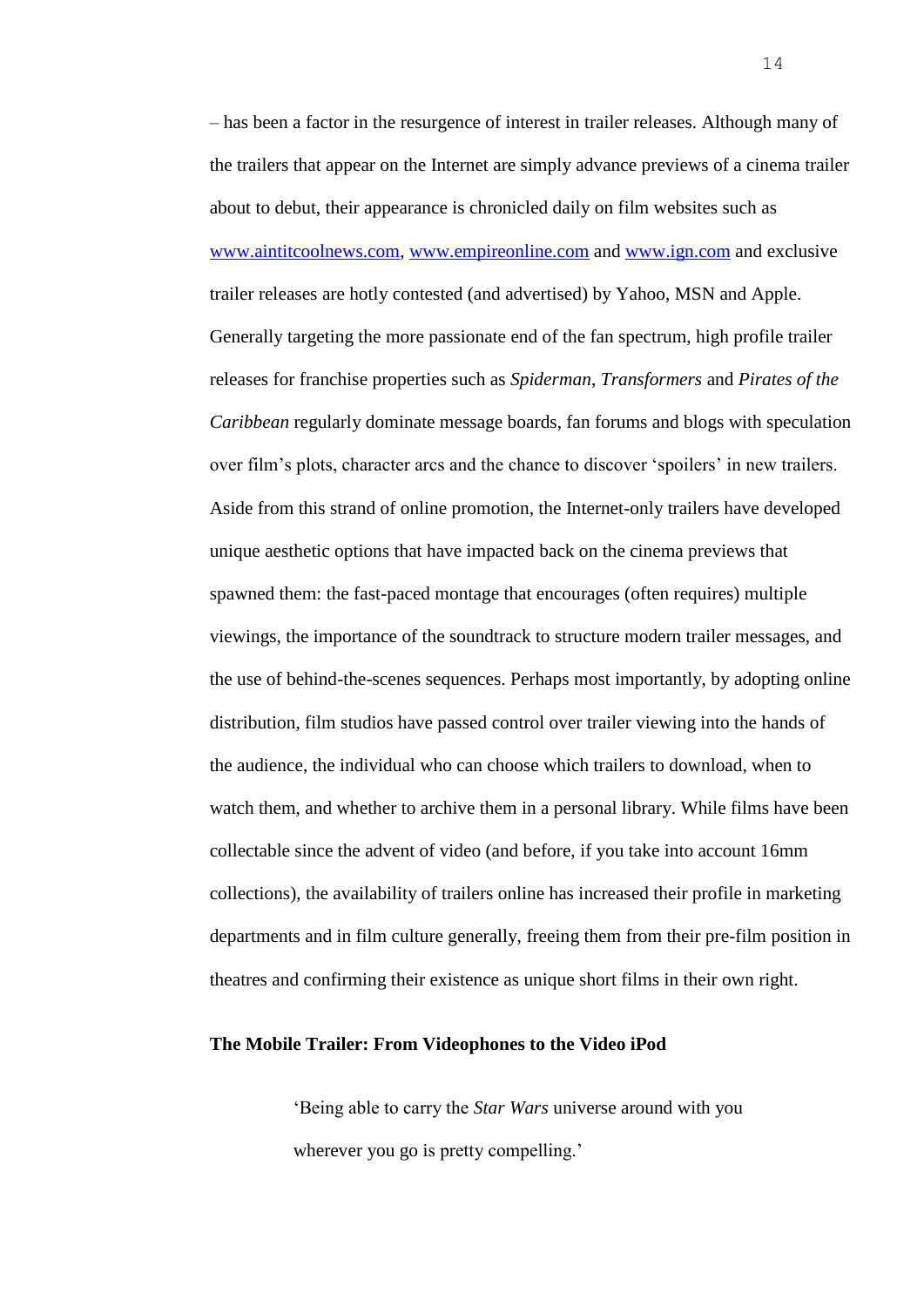#### (Orange Press Release, 2004)

From video through DVD and onto the Internet, trailers have become increasingly mobile, freed from the confines of the cinema programme or the set schedule of television broadcasts. Yet this mobility was finite – the physical DVD with its set trailer gallery, or the downloaded trailer saved onto a CD or memory stick – and was further constricted by the need for a larger visual interface: a television, DVD player or computer system was required to actually play back the trailer. The next extension of the online trailer, explored through this section, is the recent developments in portable media that have made the trailer text truly mobile. The advent of mobile videophones and the growth of portable media players such as Apple's iPod have once again altered our ability to interact with trailer texts. Because the effects of these new technological developments are still largely unknown, and aesthetic and structural conventions are more fluid, this section will explore a selection of trailer texts that have debuted on these new media screens: the *Star Wars Episode III: Revenge of the Sith* trailer viewable via the Orange mobile phone network in 2004-05, and *King Kong, The Chronicles of Narnia* and *Marie Antoinette*  which were released via Apple's iTunes trailer site in 2005-06. Analysis of these texts, and the discursive network that surrounded their dissemination, will consider the restrictions imposed by these mobile screens, the aesthetic opportunities they may offer to future trailer structure, and whether they continue the notion of audience control and interaction so central to online dissemination.

The teaser trailer for *Episode III: Revenge of the Sith* that was made available for download to Orange mobile videophones in November 2004 was not a unique phone-only trailer. Echoing earlier transitions between cinema and new media screens, the *Episode III* teaser was a reformatted version of the cinematic text, made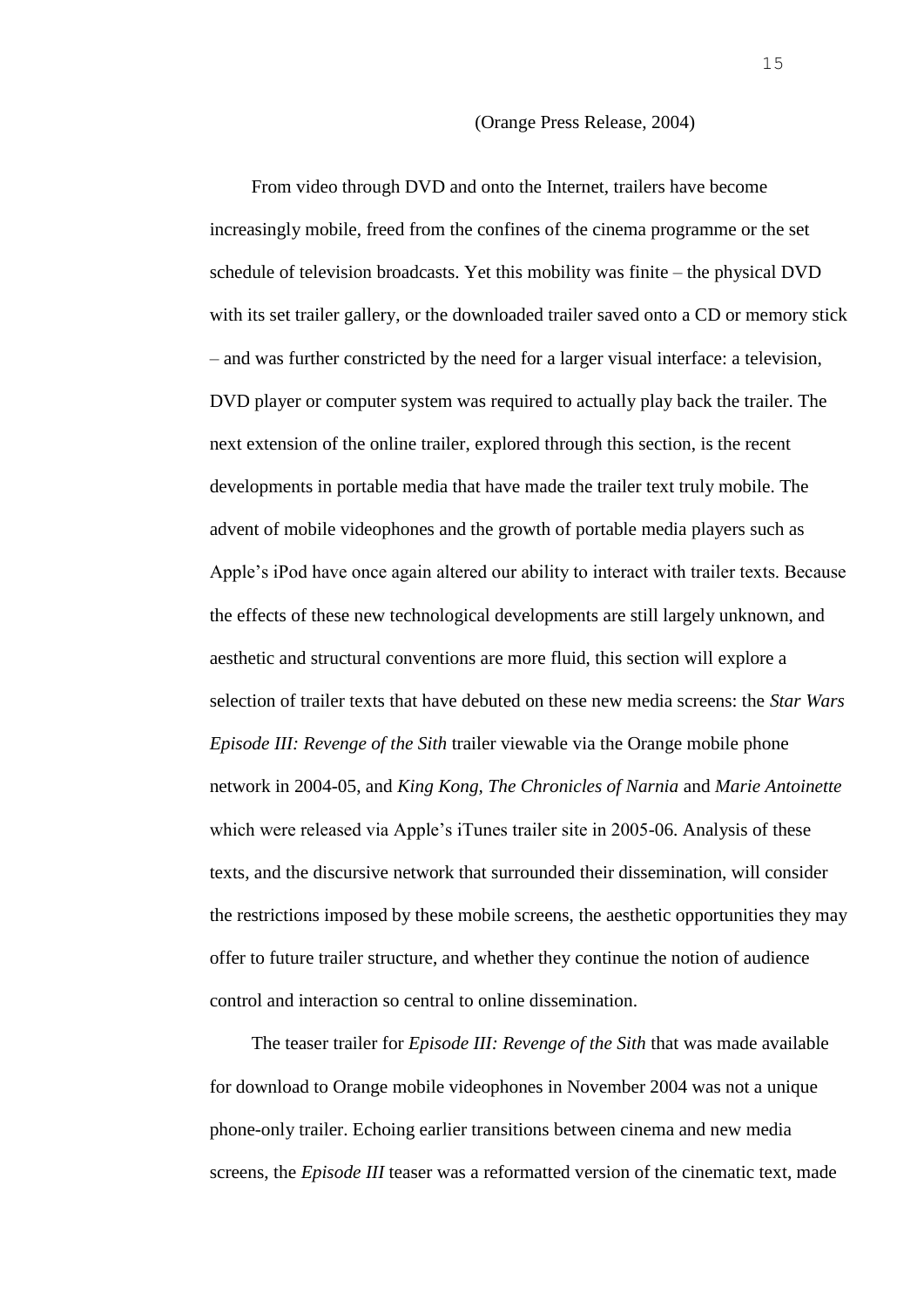available on the same day as its cinema and online debut. <sup>6</sup> Available 'free' for Orange customers with compatible videophones, it demonstrates some of the limitations of the phone screen.<sup>7</sup> The visual restrictions of the videophone are striking: the images are often blurred, with digital artefacts producing an image made up of block-like segments rather than fluid motion. The quick style of editing developed for the cinema and computer screen does not seem suited for this smaller screen – complicated shots are reduced to simple concepts (an explosion, a space battle), reducing the clarity and impact of the digital cinematography. As with early television spots or the online *Fight Club* trailers, the strongest images are close-ups, particularly in dialogue exchanges where the camera does not pan or cut quickly, but allows the eye to linger on the image. Unlike almost all previous *Star Wars* trailers, the special effects do not dominate – the videophone image affords no spectacle of spaceship dogfights, fantastic landscapes and digitally created panoramas. The strongest structural element of the videophone trailer is the soundtrack – with the lack of clear visuals, the music, sound effects and dialogue sell the developing narrative, clarify some of the onscreen action and suggest (if only partially) the excitement the visual montage is attempting to create.

The appearance of the trailer on this smaller screen may (as Lucasfilm and Orange claimed) offer the chance to carry the *Star Wars* universe around in your pocket, but the videophone trailer offers a further reduction of the theatrical or online experience: the trailer was specially reformatted by Lucasfilm in order to fill the 1.33:1 screen. Given that all other trailers available on Orange phones were letterboxed, further analysis of the differences between the full-screen phone trailer and the widescreen cinema and online trailer may illuminate Lucasfilm's decision to experiment with this format, and what it offered to the viewer. The recomposed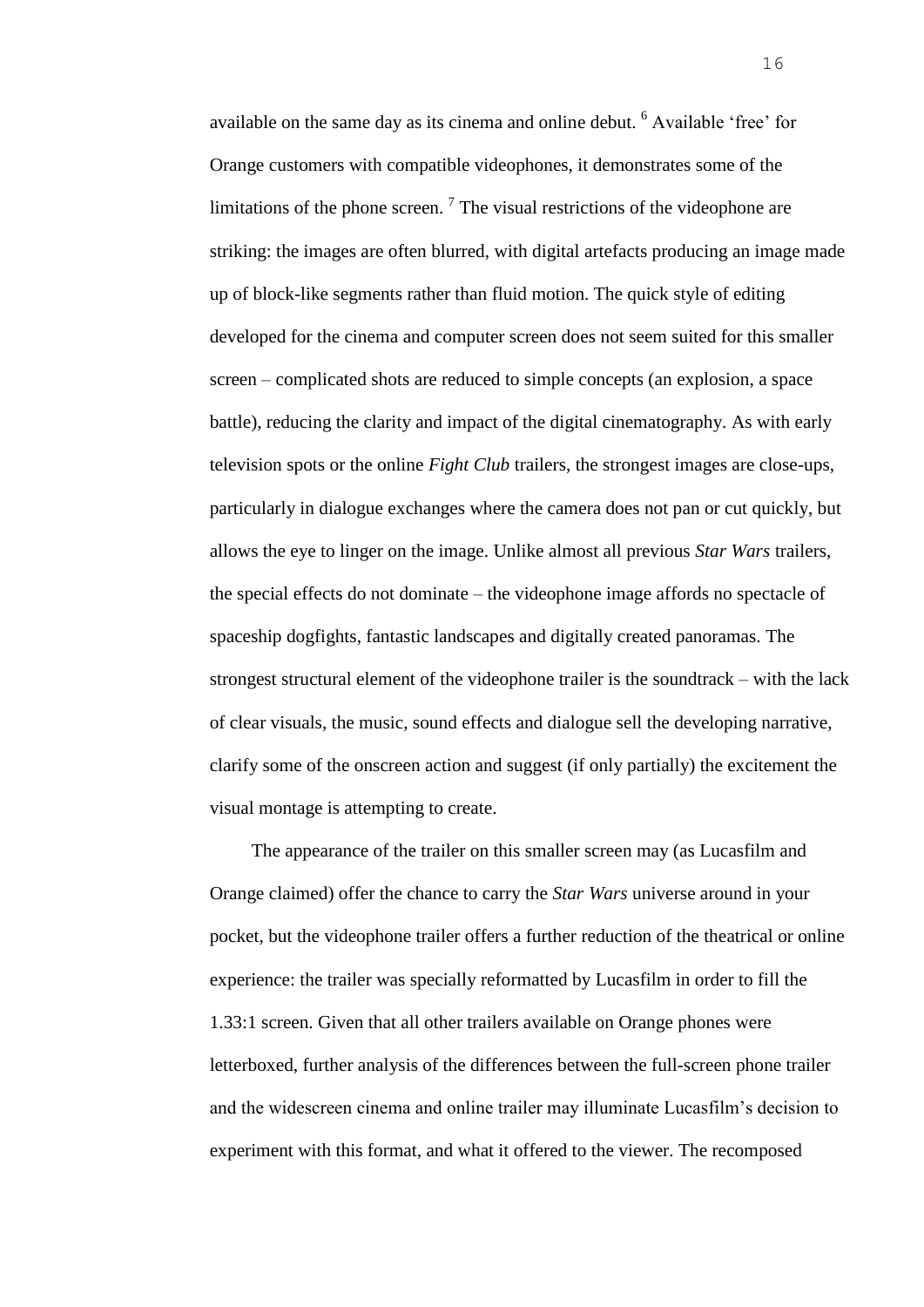frames, and pan-and-scanned images, show the clearest reformatting. Two-shots of Anakin/Palpatine and Yoda/Obi-Wan only contain one full figure, with the other head cut in half by the edge of the frame. It makes it more difficult to identify the figures until they speak, or we see the reverse angle. Shots that utilise widescreen composition are missing elements, reducing planets in scale, cutting off large portions of buildings and excising figures completely: a videophone image of a group of Jedi confronting the Chancellor features three (possibly four) indistinct figures, and a green lightsaber blade that appears to be hanging in mid-air on the far left of the screen. Comparison with the Internet version of the trailer reveals that a lightsaberwielding Jedi on the left of frame has disappeared in the full screen version (leaving only his green blade on screen), while the vague fourth image is actually a tall ornament between two other Jedi. The scene remains intelligible with these omissions, but it relies on dialogue, sound effects and the appearance of three bright lightsaber blades to distinguish the onscreen action. Some of the changes wrought by the full screen reformatting offer more positive developments: cutting extraneous detail adds emphasis to close-ups of Palpatine, Anakin and Yoda. In the online trailer the characters are more distant, but in the videophone version, the faces fill the small screen, underlining the narrative intent of their excerpted dialogue. Centring these closer images pushes them forward in the midst of the unclear and fast-moving imagery.

This aesthetic boon is undermined by the very nature of the *Star Wars* trailer, unable to balance the severe diminishment of the sweeping visual spectacle the preview relies on to construct its message (and which is effectively conveyed on other screens). The focus of the trailer is panoramic adventure and screen-filling wonder. The close-ups are effective, but because the trailer was recomposed rather than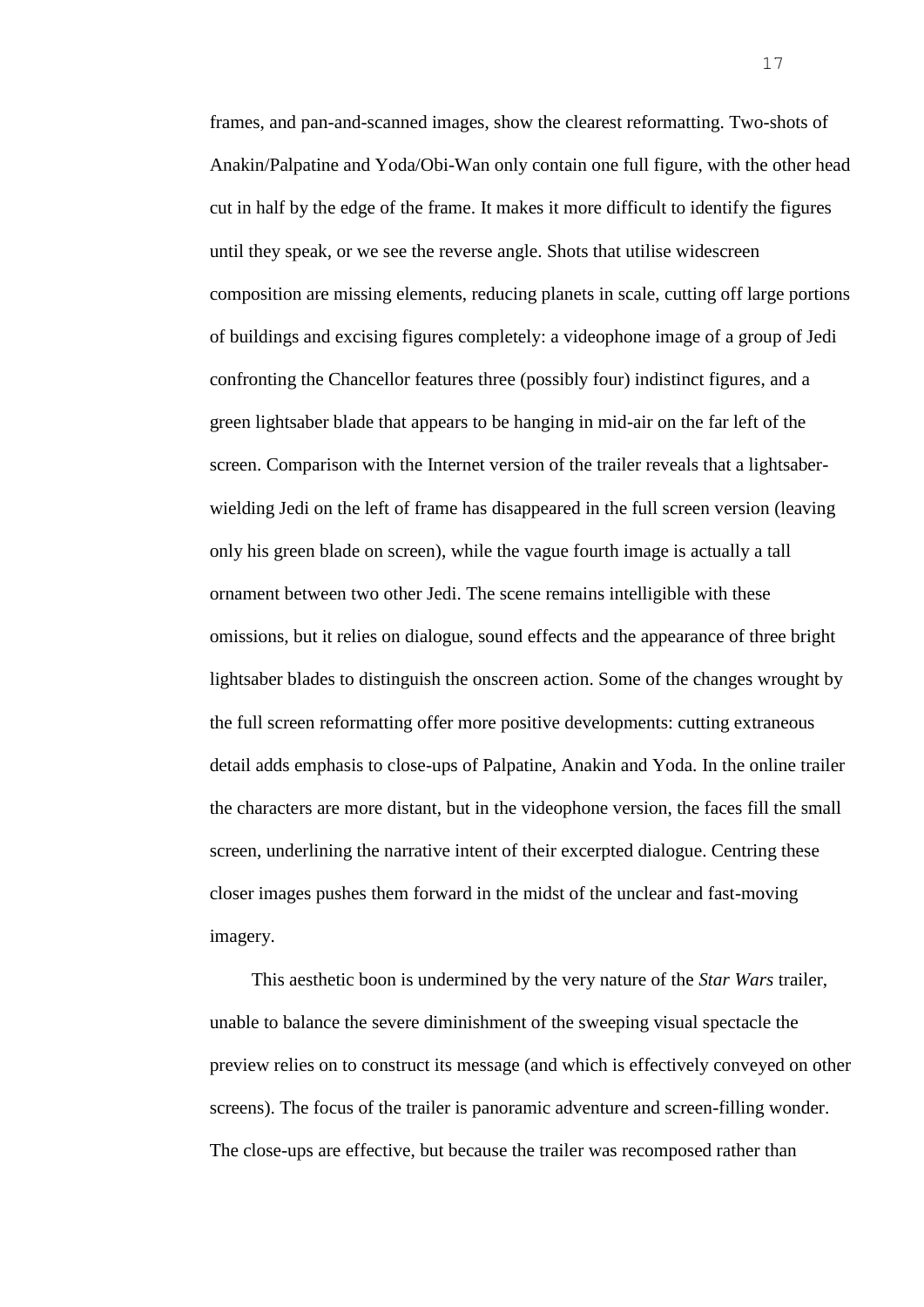specifically designed for the restrictive videophone screen, they are few and far between. The Quicktime screen available through the Internet may be only two or three times the size of the Nokia 6630 screen, but the increase in size and the sharp clarity of the image make it appear bigger again. The difference in quality resides in the technological basis of these playback options: most phone memory currently restricts the size of video files that can be stored and played back. The size of file in the current comparison is telling – Orange's *Episode III: Revenge of the Sith* trailer is 580KB, the online version is 31.9MB (31, 949 KB), over fifty-five times larger (the advent of higher Broadband connections and speeds also means that the download rate is similar in both cases, despite the size of file). In order to keep data transfer fees as low as possible, videophone files are also encoded at a far smaller rate – approx. 100kbps rather than the Internet, which goes up to 1500kbps.

The introduction of new technology on 3G phones will revise some of these data storage and transfer issues, but the 2004 *Star Wars Episode III* teaser release demonstrates the standing of both technological options at that time. Trailers remain an important tool in demonstrating the desirability of the mobile videophone screen: Orange have targeted trailers on videophones as 'free, promotional content… a short video format that customers were already familiar with' in order to encourage customers to pay for the other exclusive sports and news-related video footage. (Ashberry, 2006) Since 2004, when Orange first made them available, trailers have consistently been among the most popular downloads via Orange World, with the *Episode III* teaser rated '[the] most popular video clip of the year' for Orange in 2006. (Ashberry, 2006) With no other trailers attempting to create a videophone aesthetic, the *Episode III* videophone trailer remains a unique attempt to create a different trailer experience for phone consumption – even if that experience was simply the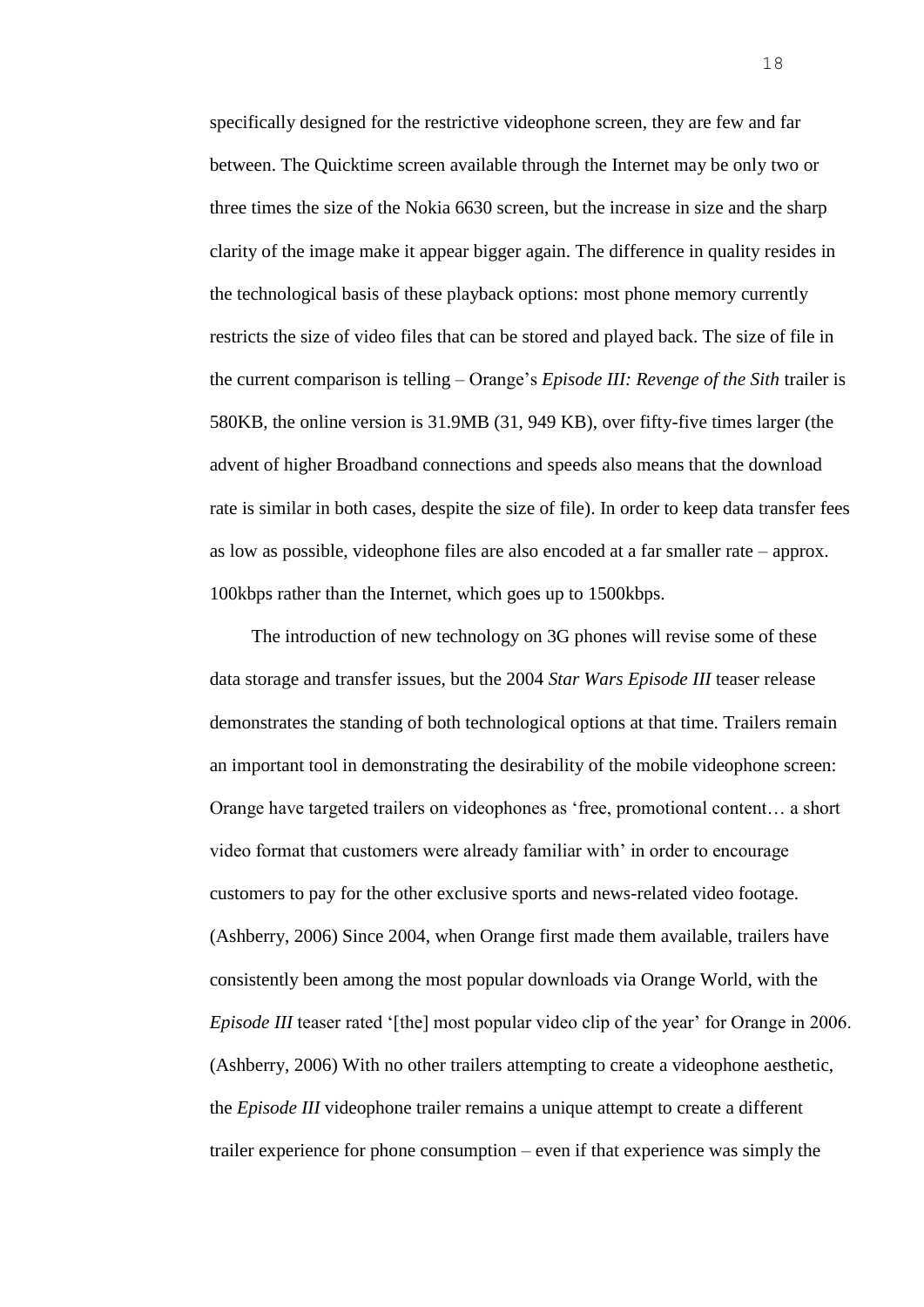reformatting of a trailer from another medium. With phone users already successfully downloading letterboxed trailers, film companies currently regard mobile phones as being 'on the periphery' of promotional sites, with the future lying not in videophonespecific trailers, but in 'user-generated content… like YouTube.' (Ashberry, 2006) This raises the possibility of a more participatory experience – similar to the production of online fan trailers – but it has yet to be demonstrated on the videophone screen. With 3G phones offering a better video experience – streaming video rather than downloading increases the size of media file that can be accessed – the quality of trailer viewing will increase. Whether the availability will be restricted to cinema or online trailers transferred to the smaller screen, or if fans will use the screen to share and distribute their own products remains to be seen.

At its launch in October 2005, Steve Job singled out trailers as a unique content option for the Video iPod, claiming Apple's new media player offered 'the coolest way to watch movie trailers in the world." (Steve Jobs, quoted in Kahney, 2005) Within two months, twenty trailers were available to download (via the Apple website and iTunes) including forthcoming blockbusters *King Kong* and *The Chronicles of Narnia: The Lion, the Witch and the Wardrobe*. Alongside music videos, podcasts, short animated films, and television shows (all largely fee-driven), trailers have remained a popular download option – partly because they are seen as free content, but also because their short length suits the iPod experience (traditionally based around the short form of music tracks and/or videos). Like the Nokia 6630 videophone, the iPod has a small screen size – marginally larger than the average mobile phone at 5cm by 3.8cm (320 by 240 pixels) – but unlike the phone, the quality of the image is much higher, partly due to the processing power, screen resolution and playback software contained within the iPod. <sup>8</sup> Within two years of its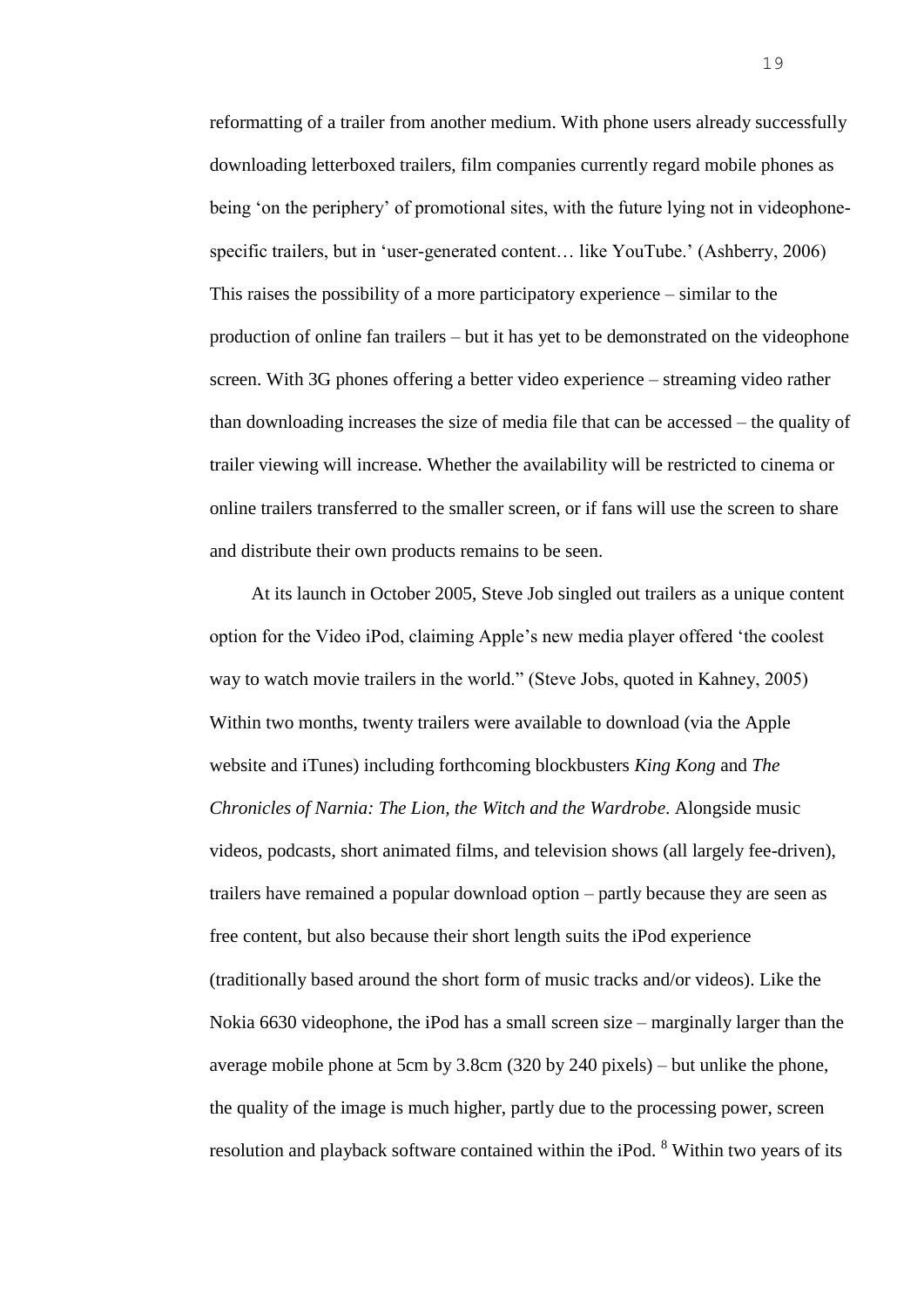release, the video iPod has grown in dominance as a vehicle for trailer dissemination: unlike the reluctance displayed with the Internet, film studios quickly embraced the iPod, including a downloadable iPod version of all available online trailers. The 2006 London International Film Festival also underlined the importance of the iPod screen as a promotional interface when it made 62 trailers available for video iPod download via their website. The 'coolest' way to watch movie trailers was now on the move, in crisp digital quality and presented in widescreen: the mobile trailer was now a reality.

The prevalence of trailers for video iPods does avoid one key question: what should an iPod trailer look like? In the time since its release, no iPod-only trailers have been produced that deliberately target the smaller screen size, personal interaction, or its heritage of aural entertainment. Unlike the videophone, there have been no experiments in re-framing or creating new content specifically for the iPod screen: Disney's 'full screen' release of *Narnia* promotional material from 2005 offers a suggestive step in this direction, but the selection of clips and behind the scenes features that were made available were no different to the online production diaries for *Star Wars* or *Superman Returns* – and the iPod trailer for *Narnia* remained in its widescreen format. With no trailer text yet created specifically for the iPod, this section will conclude with a selection of potential routes the iPod-only trailer could take in the coming years. The iPod trailers for *King Kong* and *The Chronicles of Narnia* demonstrate some of the restrictions that the smaller screen imposes on trailer visuals that have been transferred onto the mobile screen, while the iPod trailer for another kind of film entirely, *Marie Antoinette*, suggests a different aesthetic route from its blockbuster cousins, based on aural information over visual montage.

All three trailers are identical to their cinematic and online versions: audio and visual information is the same, all use widescreen formatting (the iPod screen retains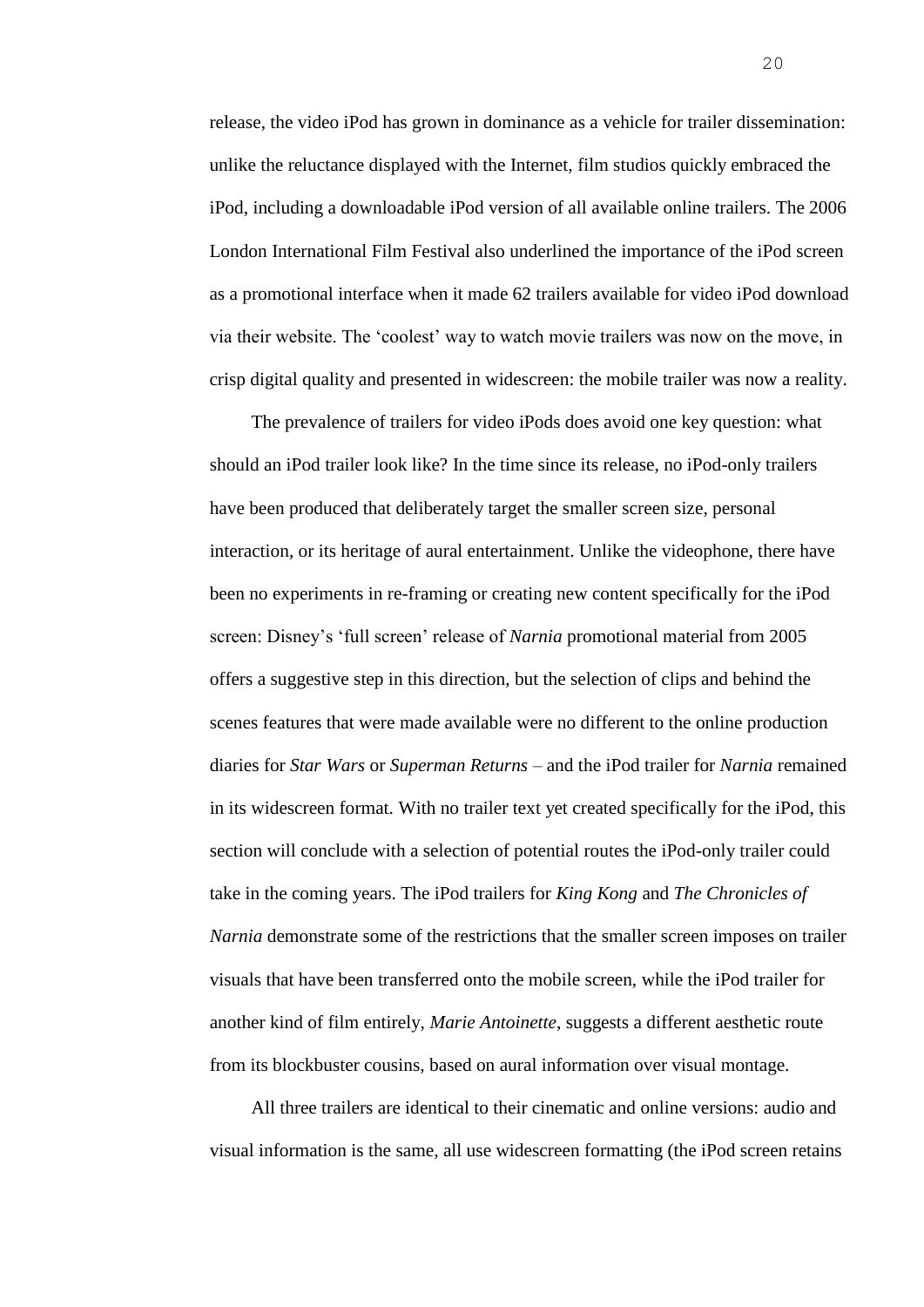the black bars above and below the image), and the basic difference remains the available screen size. The use of the letterbox reduces the iPod screen from 5 x 3.8cm to 5 x 2.7cm (approx.) but none of the trailers address this lack of visual area. The trailers for *Narnia* and *King Kong* represent the basic structural devices of modern blockbuster previews: a series of images establish narrative detail (shots of Jack Black, Naomi Watts, a map, and the ship setting sail; the four children exploring the magical wardrobe that draw them into Narnia); dialogue excerpts that explain those images (Jack Black's voiceover; the Beaver's excerpted lines about the children's destiny); a suggestion of narrative complication (Kong's roar interrupts filming; the White Witch appears); before the trailer moves into a montage of CGI-created visual spectacle (Kong, dinosaurs, the native people, giant insects, Kong fighting a T-rex; Aslan, centaurs, sweeping images of a huge battle). The intent of this simple structural schematic is not to reduce these trailers, but to demonstrate that the cinematic and online trailer conventions remain strong structural devices. Most of the images are medium, long or establishing shots – particularly in landscape-building films such as *Narnia* and *Kong* that want to make their fantastic landscapes believable (including the effects-created 1930s New York of *Kong*). Close-ups are used throughout, but unlike the dialogue sequences in the videophone version of *Episode III: Revenge of the Sith*, they do not dominate the screen: the widescreen aesthetic reduces the close-up to one area of the screen, alongside background detail. The only exception to this rule are two incredibly close images of Kong's face, particularly focused on his eyes: filling whatever screen the trailer was played on, they demonstrate the ability of the CGI technology to create enhanced realism. On the iPod they are particularly effective because they are one of very few images that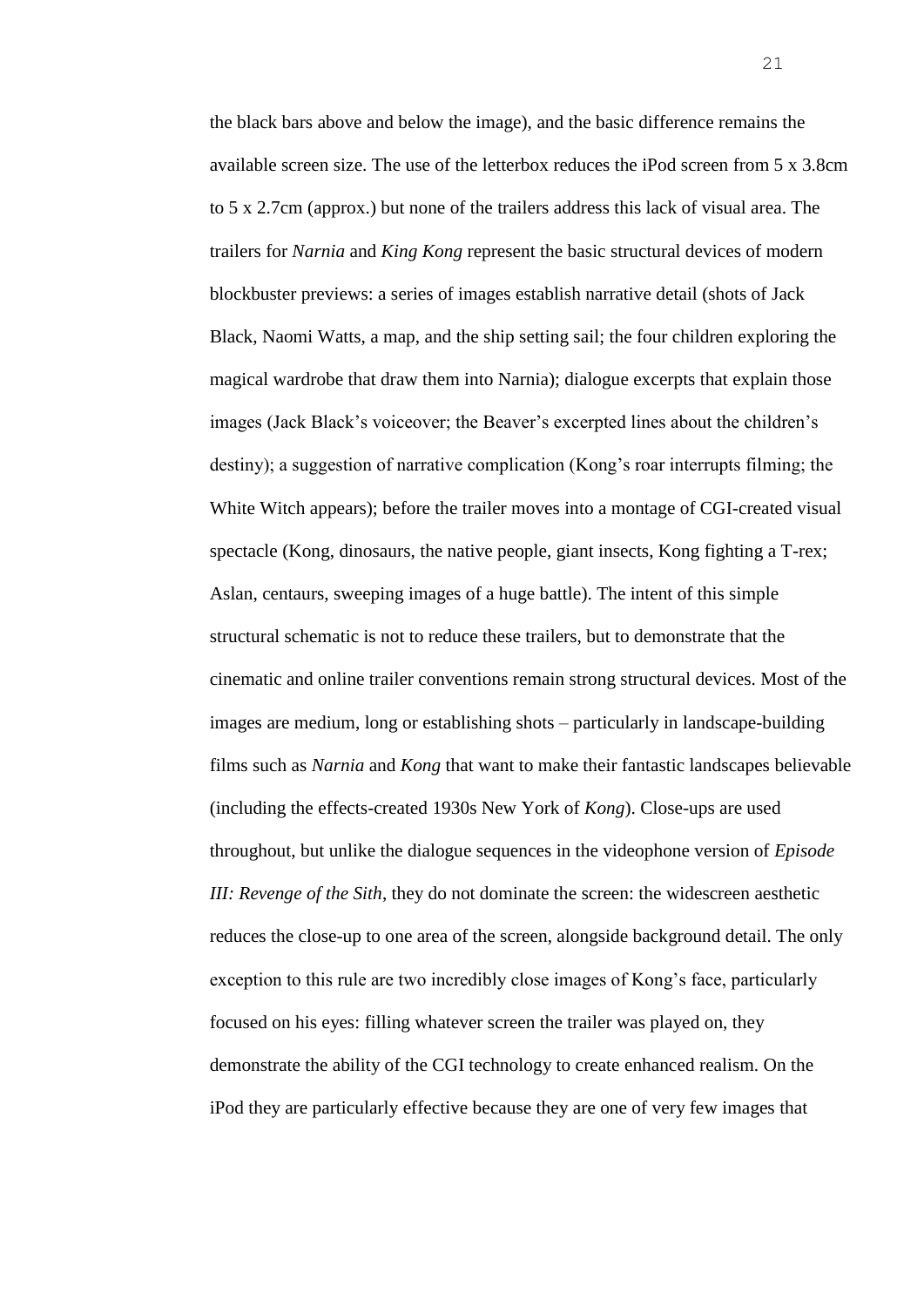speak to the alleged intimacy the more mobile screen can create between screen and individual viewer.

Both *Narnia* and *King Kong* rely on their soundtracks to create scale and excitement, most notably in the montage sequences that build to the conclusion of the trailer narrative. The third iPod trailer being considered here, a teaser for *Marie Antoinette*, is a departure from the blockbuster trailers analysed so far, but its use of music is a strong indicator of what an iPod trailer could focus on, linking music and imagery thematically, creating mood and association as much as scale or visual grandeur. The trailer uses mostly medium and long shots that display the excess of the French court, with a narrative focus on Kirsten Dunst as the title character, and the suggestion of a romantic triangle between her, the king and another nobleman. With no reliance on close-ups or dialogue exchanges, it is the soundtrack that suggests a potential iPod aesthetic convention, and an existing strength of the iPod: the music video. Under two minutes in length, the *Marie Antoinette* teaser is cut to the New Order track 'Age of Consent,' linking the trailer with music video aesthetics and suggesting a stylistic convention that future iPod trailers could follow, given the popularity of both forms on current video iPods. In the *Marie Antoinette* teaser, the juxtaposition of the  $18<sup>th</sup>$  century clothes and locations with the 1980s music promotes the eclectic nature of the feature, but also raises thematic parallels between those periods in history. The iPod screen may reduce some of the visuals – the palace of Versailles, the party scenes – but the music remains dominant, propelling the images, and giving the teaser a coherent structure. Unlike the blockbuster trailers, the *Marie Antoinette* teaser offers a new possibility opened up by the mobile technology, rather than a reliance on existing conventions.

22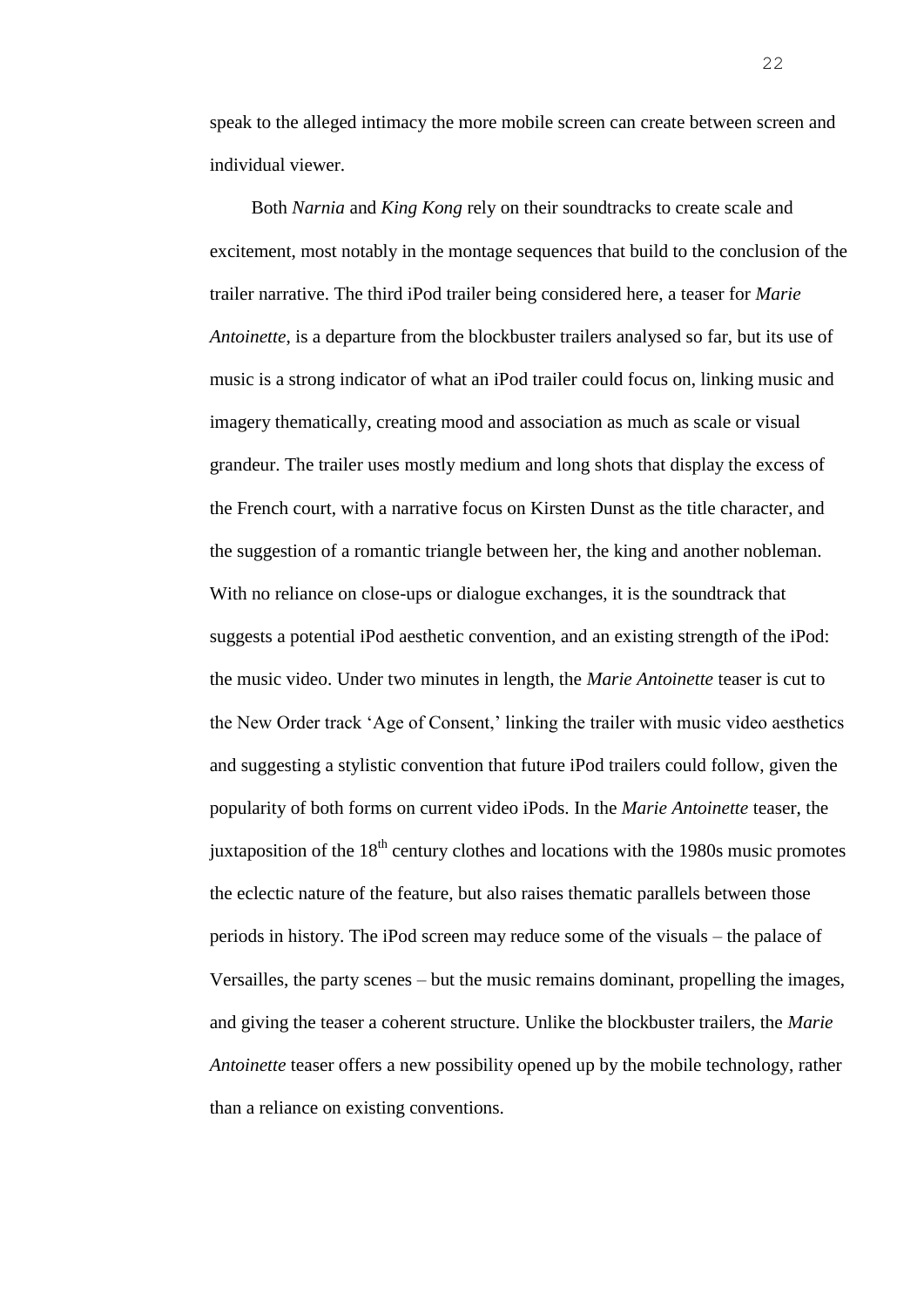The availability of iPod trailers is currently in a similar position to the videophone options on Orange. The major film studios, recognising the video iPod as an important site for movie promotion, dominate the list of trailers available for download, while also offering mini-video exclusives and documentaries that mimic the style of the Internet production diaries. The Internet remains the dominant place to find fan-produced trailers, but downloadable video podcasts (particularly those based around cult properties such as *Lost, Heroes* or *Star Wars*) reveal a potential source of participatory fan trailers. The availability of desktop editing software and the desire for fan cultures to share their products and thoughts offers the potential for fan-produced trailers on both videophone and iPod screens. With software that can encode into the correct format – and the possibility of disseminating video podcasts through the iTunes store – it appears more likely that mobile fan trailers will become a regular feature of iPod screens.

The creation of a unique iPod trailer may occur at some point in the future, but like a videophone-specific trailer, such a preview would need to consider the use of widescreen imagery, whether a full-screen image allows more opportunities for direct address, and the exploitation of the intimate nature of the small screen/viewer experience. Although the iPod offers clearer and better quality than the videophone screen, the smaller frame is not best designed for the speed of montage seen in the online spots for *Episode II: Attack of the Clones*. In contrast to the current modelling of online trailers for playback and multiple viewings, perhaps iPod or videophone trailers should linger on images rather than rush from one to the other – as the closeups in the videophone preview of *Episode III: Revenge of the Sith* demonstrate. In addition, the use of the soundtrack becomes central: not simply the current mix of excerpted dialogue and (occasional) voiceover with music, but the interplay of music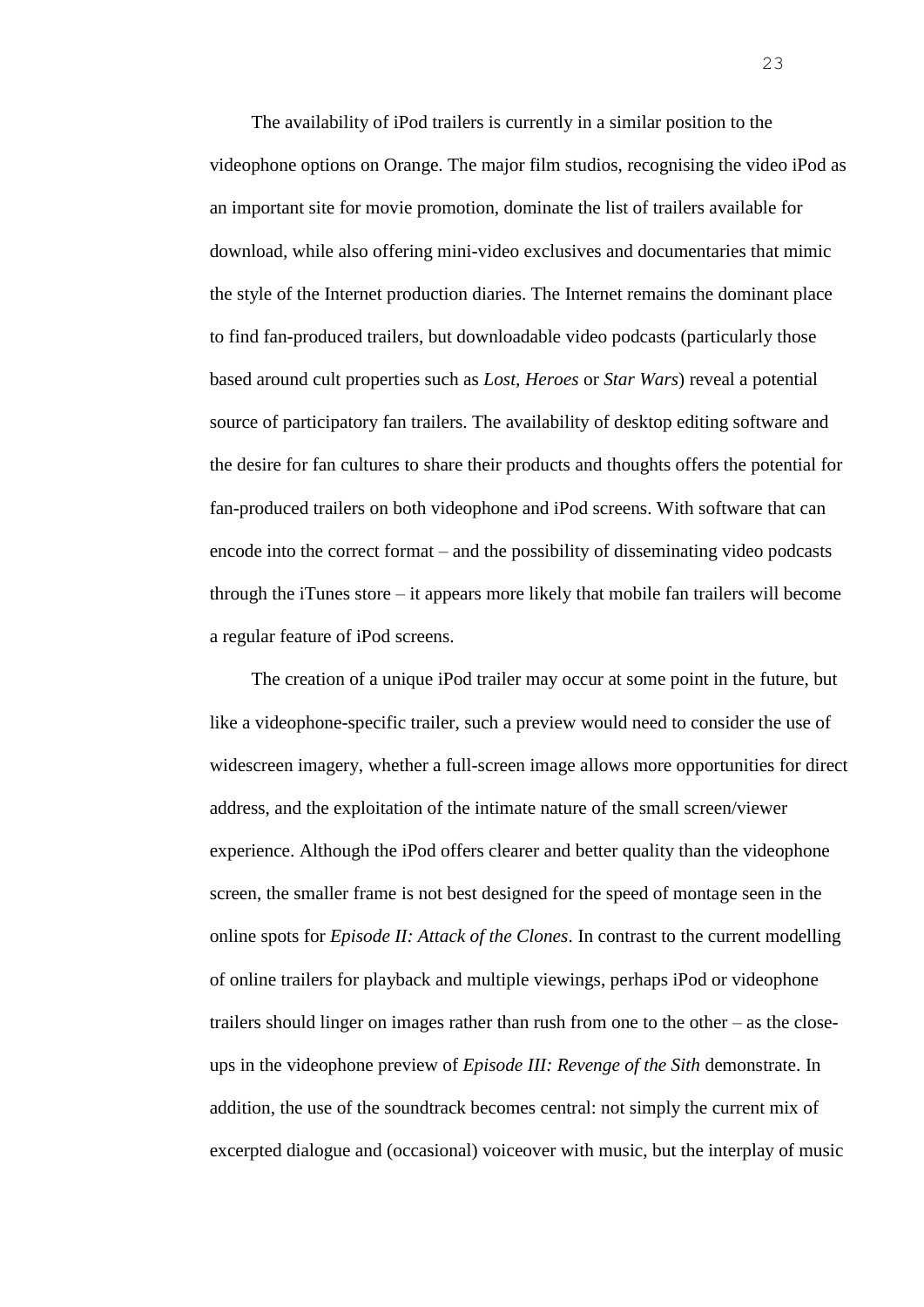and imagery that lies at the core of the iPod's current appeal, and which *Marie Antoinette*'s teaser offers a suggestive example of. Whether or not these aesthetic elements are developed, the growth of mobile media in both videophones and portable music players suggests that the introduction of a specific trailer that targets the smaller screens of these dissemination technologies will happen, and that trailer production techniques may be altered once again.

### **Conclusion**

The technological advances that have expanded the range and number of media screens on which filmed images can be played (and replayed) have decreased the size of those visual interfaces, but increased the mobility that they offer to audiences. The size of the potential audience has shrunk from hundreds to one, while the level of interactivity and control offered to that audience has increased exponentially. The technologies that have made trailers mobile have removed them from the traditional programmed place within a film or television schedule: the Internet and portable media players have actively encouraged fans to download a library of current and classic trailers, to be played (replayed, paused, fast-forwarded) whenever the viewer wanted, rather than at a pre-set time and place. These issues of trailer dissemination, the studio-audience relationship, and fan interactivity are crucial to our understanding of the selected Internet, phone and iPod previews that illuminate recent changes in the aesthetics and structure of the trailer text.

Mobility remains a key quality. Orange based an entire publicity campaign around the idea of carrying the *Star Wars* universe around in your pocket, despite the less than stellar visual display the phone technology offered. Viewing trailers on the move allows fan cultures to access this information whenever required, and links to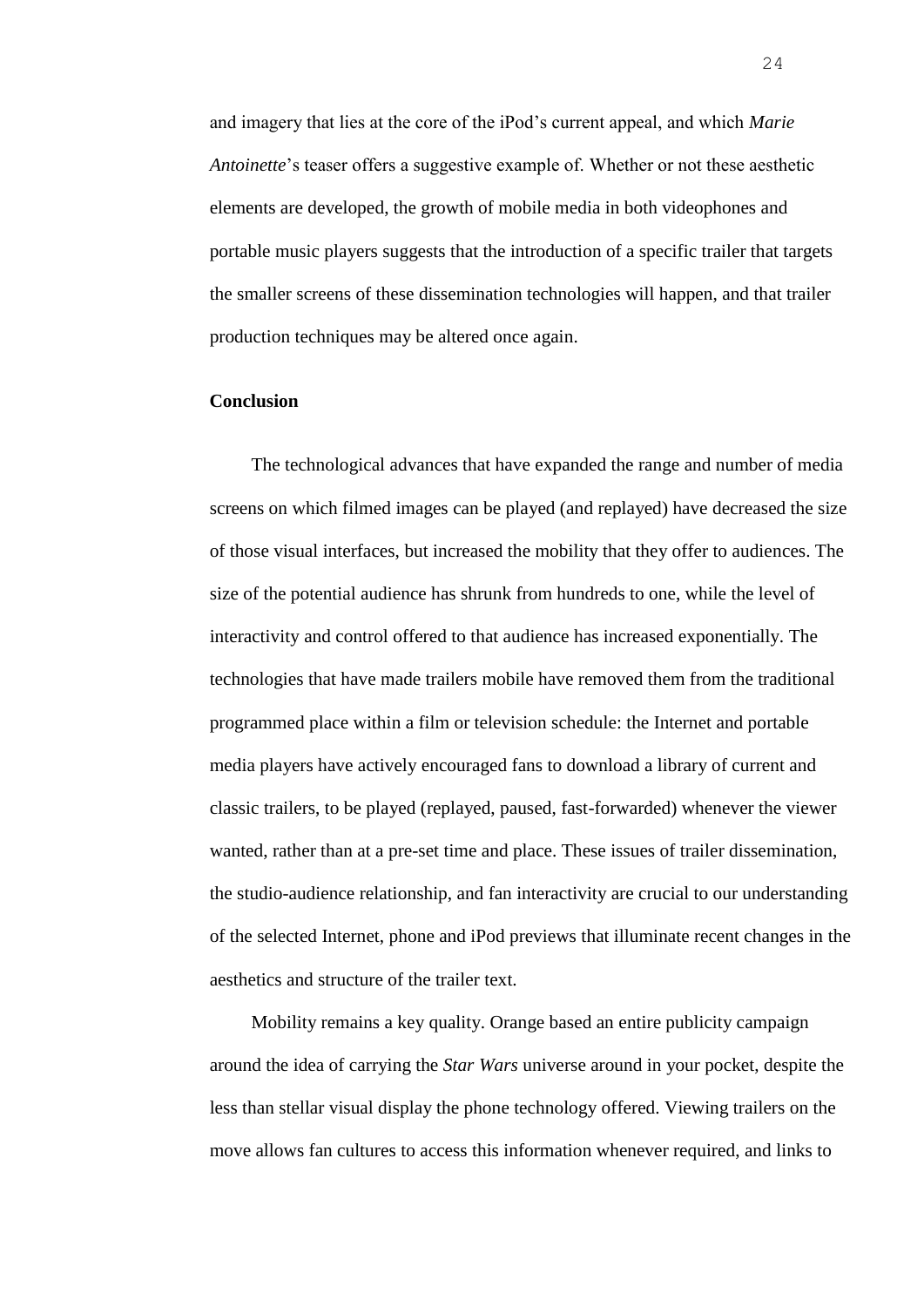one of the reasons why trailers have proved so popular. Given the recent interest in trailers because of their potential 'spoiler' information for forthcoming features (a particular fascination among modern fan cultures), the desire to access and display these layered texts on the move (or, more importantly, not restricted to the home, or the one screen) has also grown. As free video files, they allow owners to demonstrate the abilities of a video iPod, videophone or PSP. The online activity of downloading and sharing trailers has simply become mobile.

The downside of this mobility is that the available screen size has shrunk, but the trailer industry maintains its grip on a cinematic or theatrical framing, specifically its insistence on widescreen or letterboxed images. Although screen size has been shrinking since the 1950s, the trailer has continued to exist theatrically in a widescreen format: despite the dominance of television, home video and DVD, the wider screen has remained a central cinematic concept. New mobile videophones now mimic the widescreen dimensions, while the next generation of iPods and iPhones feature touch screens that allow for the more rectangular image area. This focus on the widescreen aspect ratio means that there has been little or no attempt to create a new aesthetic, composed for the smaller screen and more reliant on close images and soundtrack over larger scale visual spectacle. Only the *Episode III: Revenge of the Sith* videophone trailer offers an experiment in full screen visuals and because of file and format issues, it is not entirely successful. So, the expansion onto new media screens has been undertaken in terms that reinforce the theatrical trailer aesthetic and presentation. Despite the influence of the iPod, which originally offered a new mobility and storage option for music tracks, it appears that widescreen imagery will remain dominant on these small, mobile screens.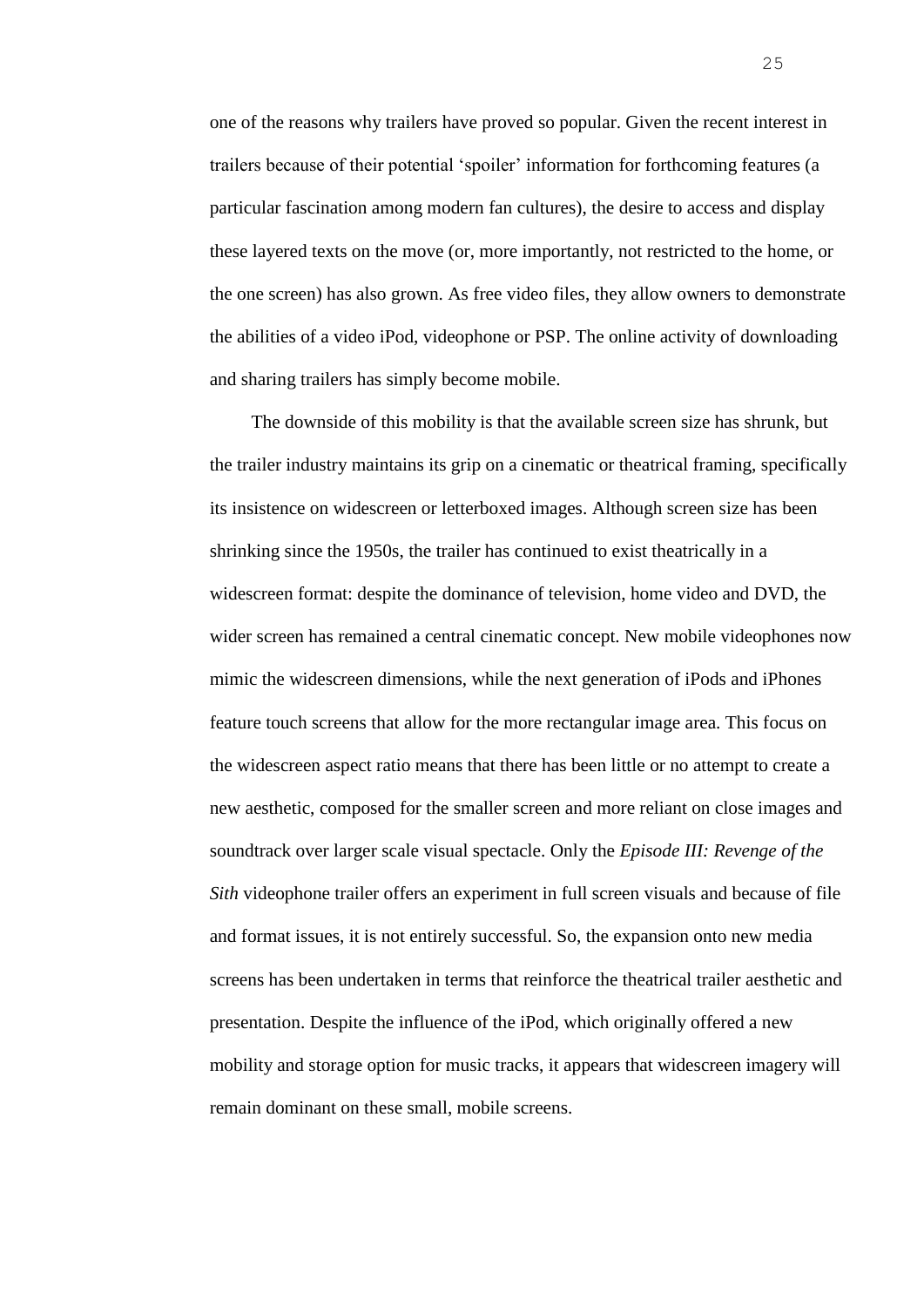Audience interaction has become key to the trailer production industry, but it also remains an important participatory element for viewers. Consumers are more involved than ever before, downloading trailers, building up personal archives, controlling the texts, analysing them and sharing this knowledge with other fans. The advent of MySpace and YouTube means more fans are making more trailers available to download and watch (for classic films as much as new releases). With the availability of digital editing tools, new trailer texts have also entered the online world: taking a leaf from the 'fake' *Star Wars Episode II* trailer, these unique texts offer parodies of classic film trailers. From 'George Lucas presents *Singin' in the Rain'* (complete with laser blasts and TIE-fighters) to the recent run of *Brokeback Mountain* trailer parodies (starting with *Brokeback to the Future*), these demonstrate that online fan interaction with trailer texts remains strong. Henry Jenkins suggests that in order to retain their audiences, studios need to give fans a 'stake in the survival of the franchise… creating a space where they can make their own creative contributions' (Jenkins, 2006, 168): but the evidence of the trailers analysed here suggests that the studios are more content to encourage trailer producers to model trailer texts that encourage audience interaction with licensed product, creating online excitement through official montage sequences and imagery than fan-produced works. The degree of interactivity these texts allow – pausing and sifting through the trailer – may also be complicated by the growth of videophone and iPod trailers, where the control offered by these portable screens is not currently as tactile or accurate as a computer interface. However, with technology constantly developing, it is likely that fan created trailers and trailer modelling will both continue for some time to come.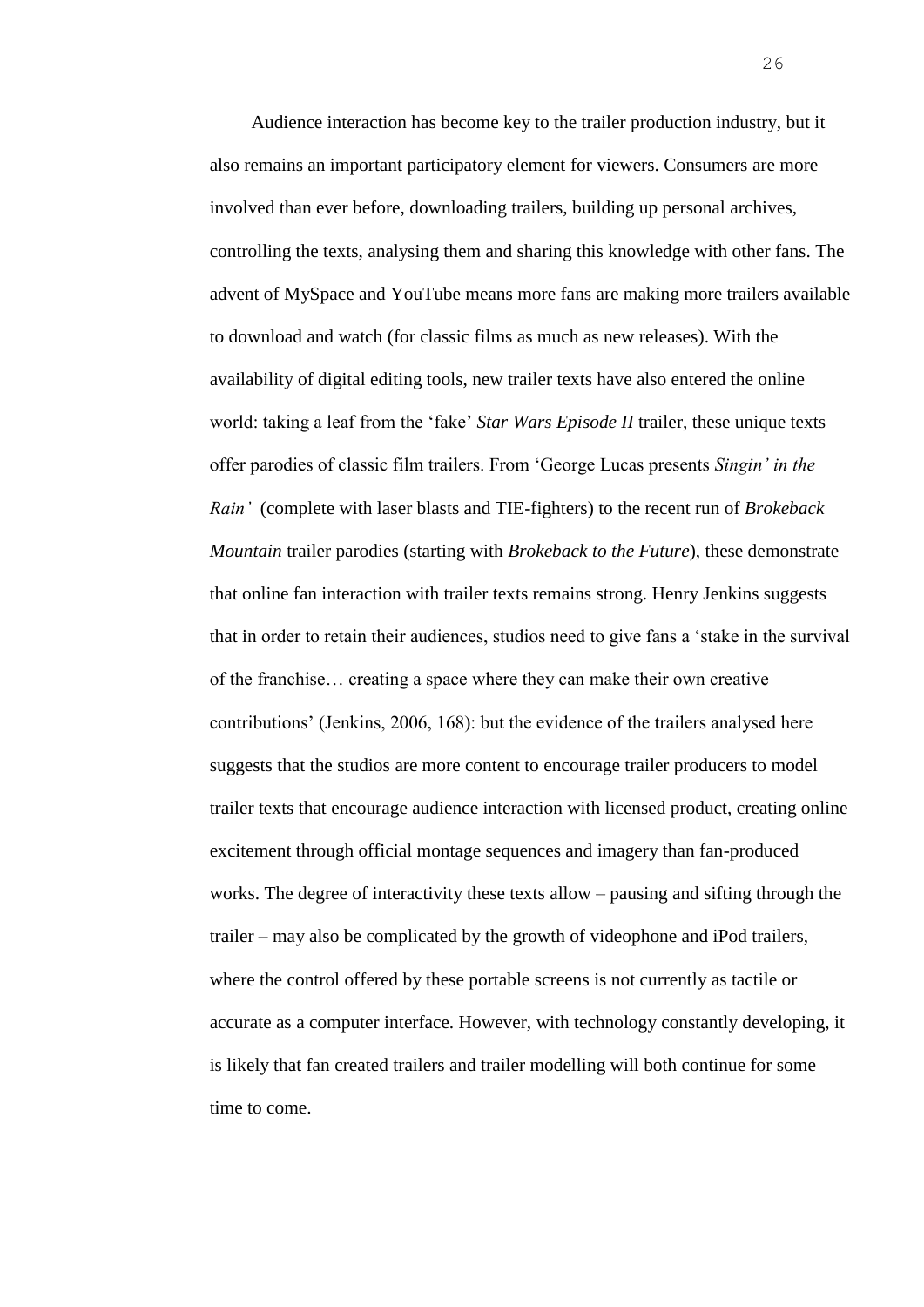Since the online appearance of the teaser trailer for *Star Wars Episode I*, the trailer has successfully moved from one media screen to the next, revising and changing its basic structural and aesthetic conventions to fit within that new technologically created frame. These new screens have not overhauled trailer aesthetics and structure, but they have developed the existing conventions and taken them into new directions. It is telling that both Orange and Apple are stressing trailers as unique content for their new screen technologies. Unlike Lucasfilm, which was initially reluctant to embrace the Internet as an outlet for big screen visual spectacle, these new media companies have positioned the trailer as a central text for users of their mobile screen technology. This new mobility has enhanced the position of trailers within film promotion, but it has also increased awareness of the trailer as a unique text that can be downloaded, archived, discussed, interacted with, and repurposed by individual fans. The development of videophone and iPod trailers could bring changes to the trailer text, but it remains to be seen whether the limitations and opportunities offered by these technological interfaces influence the next iteration of trailer production, or simply use their screens to disseminate and display a dominant, and homogenous, product.

# **Endnotes**

<sup>1</sup> See, for example, the official websites for 1998 releases *American History X*, *You've Got Mail, Practical Magic* and *Gods and Monsters*.

 $2^2$  The online trailers feature five unique soundtracks, with an eclectic mix of hip hop, dramatic stabs, choral music, sound effects of sexual groaning, cartoon footsteps (familiar from Hanna Barbera animation) and the bionic 'noise' of the Six Million Dollar Man. This playful use of sound may also be an address to potential viewers,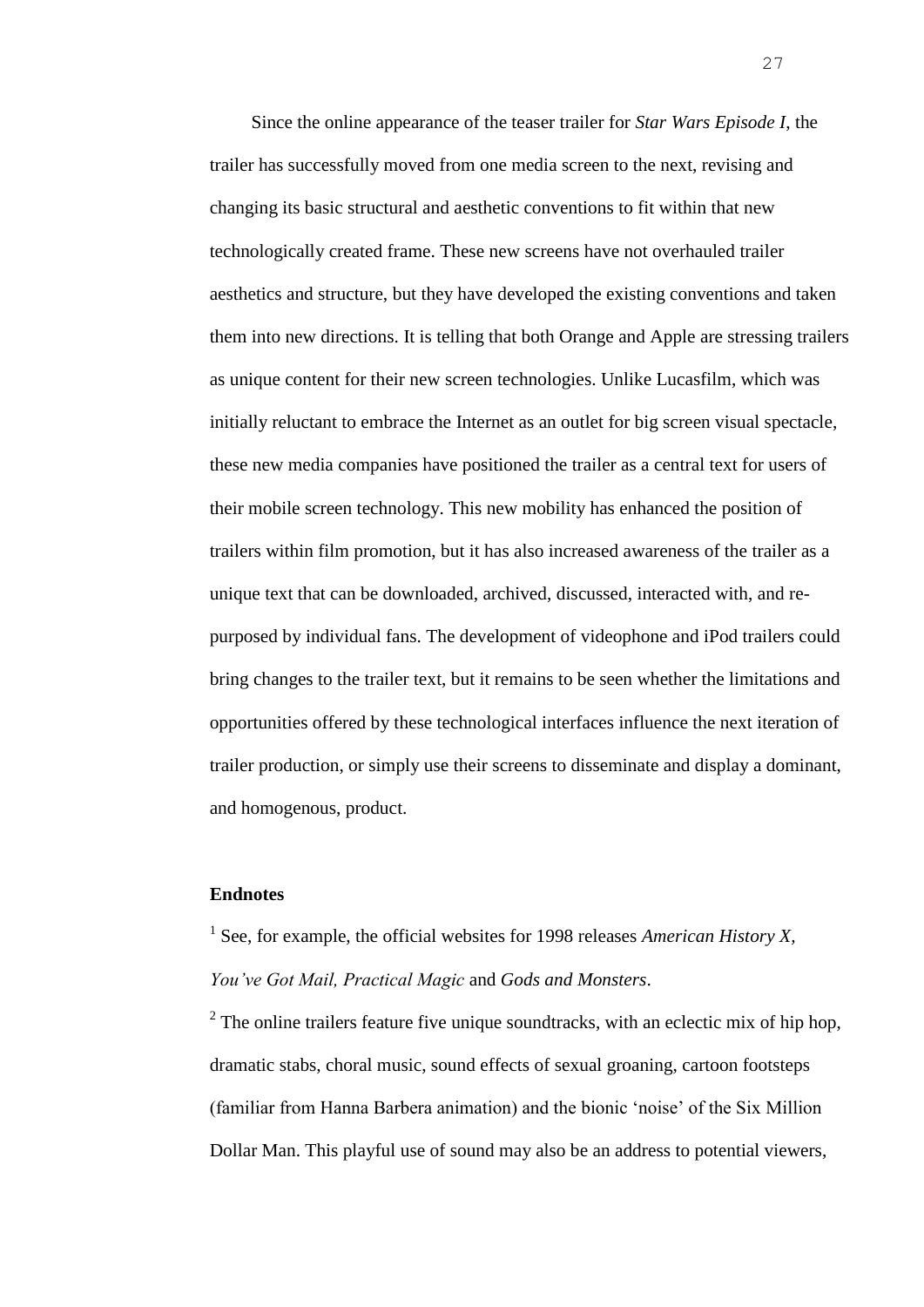referring to sounds and music that twenty- and thirty-something males would recognise and respond to (mirroring the direct call to this audience in Norton's monologues).

 $3$  The online trailers also appear to have bypassed MPAA approval: the 'Change Your Life' trailer splices half-second images of Helena Bonham-Carter and Brad Pitt having sex into its montage, with Bonham-Carter's growing orgasmic moans high in the soundtrack mix.

<sup>4</sup> As Henry Jenkins notes, the production of short trailers for online download was also a way for fans who were amateur filmmaker to disseminate their work, get their name known in the fan community. (Jenkins, 2006, p. 141)

5 This is not limited to the Internet: in 1991, the first release of the *Star Wars* Trilogy in widescreen was used to promote the new range of Phillips widescreen televisions. 6 The 1976 *Star Wars* cinema teaser trailer was reedited for its 1984 video release, and the *Episode I* teaser was digitised for its Internet appearance.

<sup>7</sup> The *Episode III* trailer was downloaded from the Orange World portal and viewed on a Nokia 6630 videophone in January 2007. Although regarded as free content, all trailer downloads available via Orange are subject to a data transfer charge.

<sup>8</sup> The playback format of the media file is a major issue for image quality on phones and the Internet. While mobiles use Mp4, Internet files are encoded for Quicktime or Windows Media – offering better quality, but requiring custom players not currently loaded onto mobile phones (due to memory capacity). In terms of visual clarity, mobile phones struggle to playback files that are encoded at a higher bit rate – including Quicktime or Windows Media.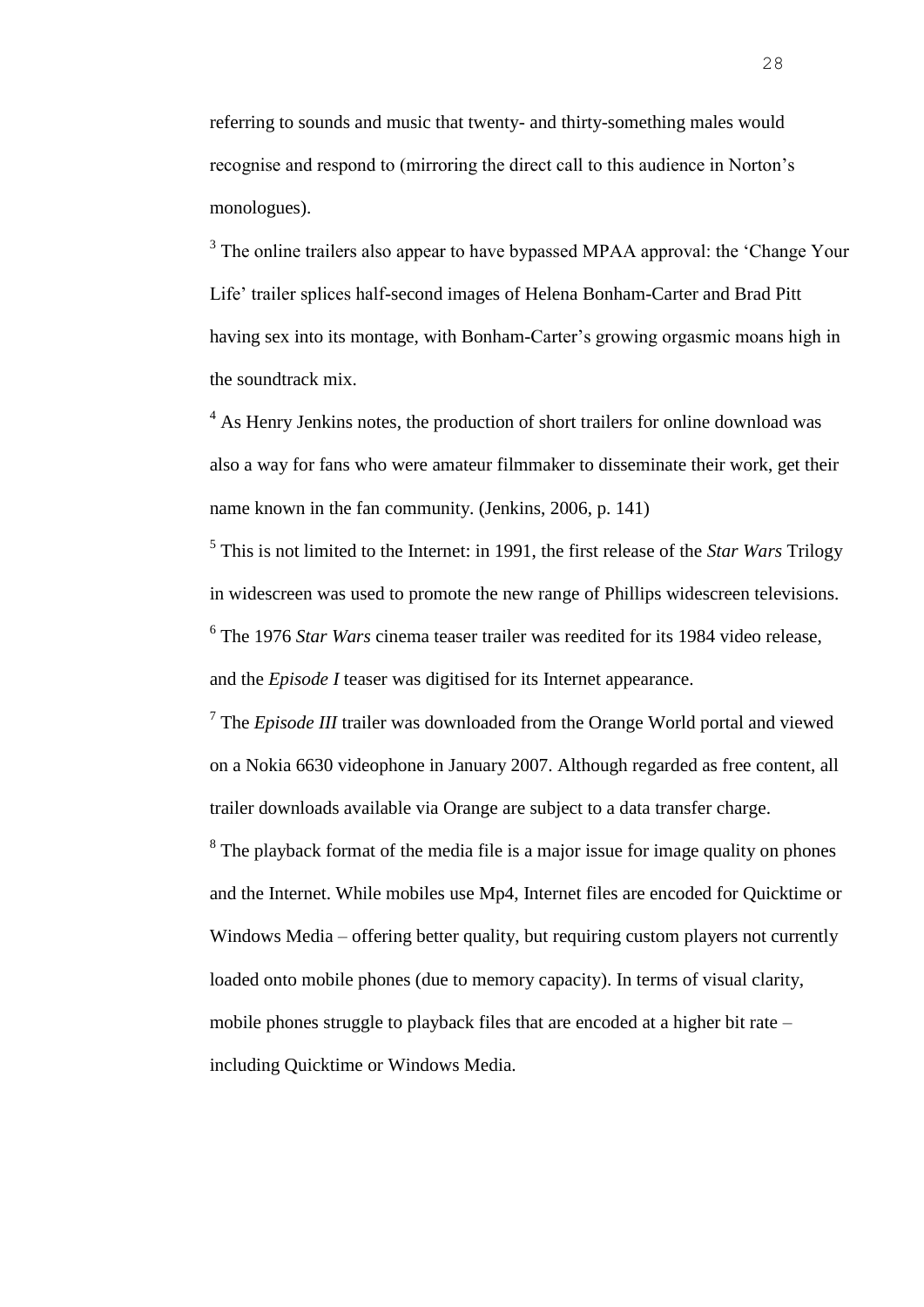- Apple Press Release (2005), 'Apple Unveils the New iPod,' (consulted Jan 07), URL: [www.apple.com/pr/library/2005/oct/12ipod.html](http://www.apple.com/pr/library/2005/oct/12ipod.html)
- Ashberry, Simon (Orange Film Channel Manager). Personal interview with author, December 2006.
- Debruge, Peter (2000), 'History of the Trailer,' *Movie Trailer Trash* (consulted Apr 05), URL: [www.movietrailertrash.com/views/history.html](http://www.movietrailertrash.com/views/history.html)
- Donahue, Ann (2000) '"Lord" Rings Up Internet Users,' *Variety* (consulted Dec 06), URL: <http://www.variety.com/article/VR1117780448.html?categoryid=13&cs=1>
- Full Monty (2005a) 'iPod-Compatible Trailer For Upcoming King Kong Movie Released,' *iPod and Portable Audio Studio* (consulted Jan 07), URL: <http://ipastudio.com/forums/showthread.php/t/2360>
- Full Monty (2005b), 'Walt Disney Begins Promotional Commitment To Video iPods With "Narnia" Trailer', *iPod and Portable Audio Studio* (consulted Jan 07), URL: <http://ipastudio.com/forums/showthread.php?t=2489>
- Hamilton, Kendall, Devin Gordon & Alisha Davis (1998) 'The Second Coming.' *Newsweek* 132, 22 (30<sup>th</sup> November 1998), p.84.
- Jenkins, Henry (1992) *Textual Poachers: Television Fans and Participatory Culture*.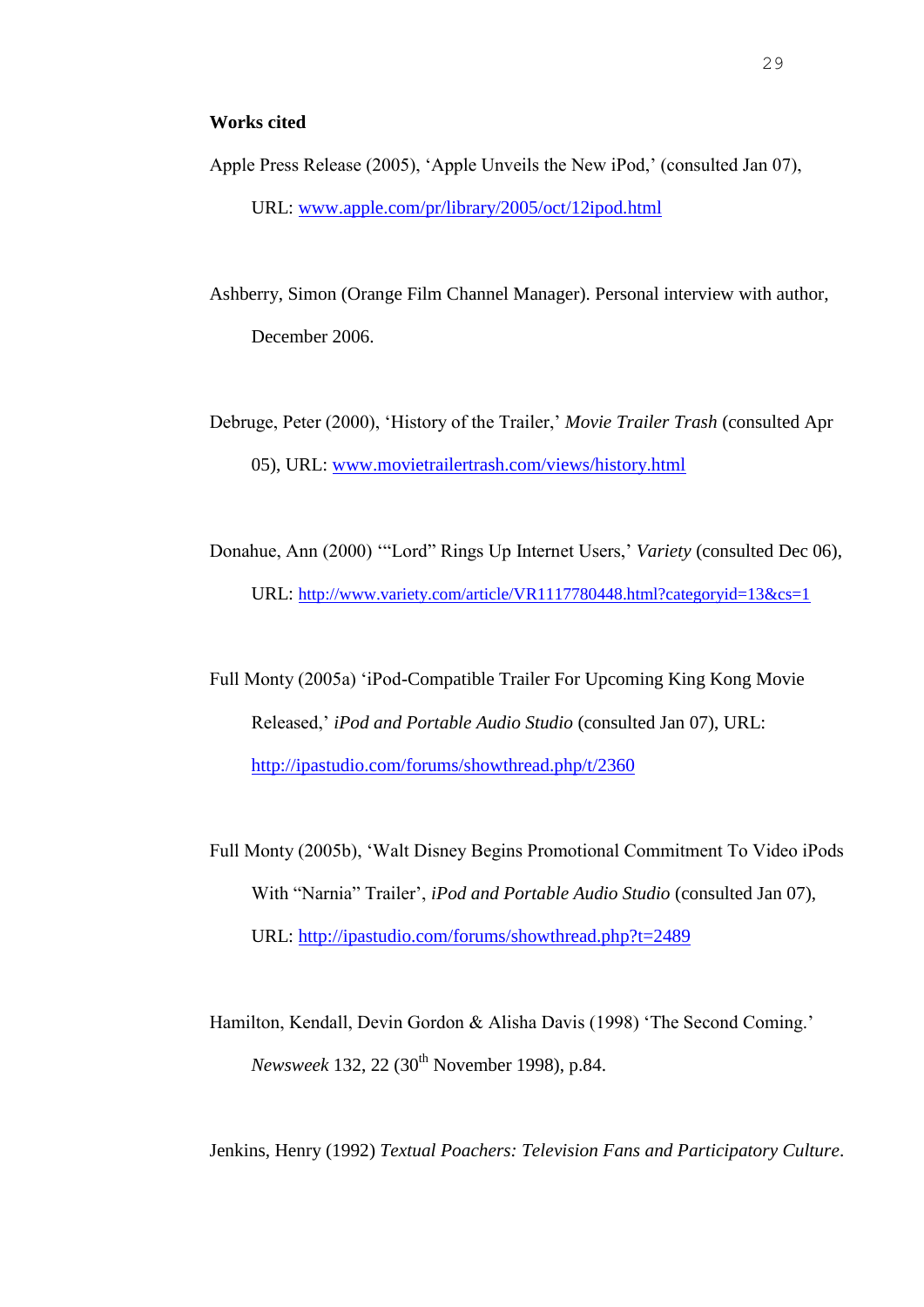- Jenkins, Henry (2006) *Convergence Culture: Where Old and New Media Collide*. New York: New York University Press.
- Jones, Sara Gwenllian (2003) 'Web Wars: Resistance, Online Fandom and Studio Censorship,' in Mark Jancovich & James Lyons (eds.) *Quality Popular Television*, pp. 163 – 177. London, BFI.
- Kahney, Leander (2005) 'Apple Gives Video the iPod Touch,' *Wired News* (consulted Jan 07), URL: [www.wired.com/news/business/0,69193-0.html](http://www.wired.com/news/business/0,69193-0.html)
- Kernan, Lisa (2004) *Coming Attractions: Reading American Movie Trailers*. Austin, University of Texas Press.
- Lucasfilm (1998), '*Episode I* Teaser Trailer,' (consulted Feb 07), URL: [http://www.starwars.com/episode-i/release/trailer/teaser.html,](http://www.starwars.com/episode-i/release/trailer/teaser.html)
- Lucasfilm (2001) 'Online Trailer: Frequently Asked Questions,' (consulted Jan 07), URL: [www.starwars.com/site/news/2001/11/news20011106.html](http://www.starwars.com/site/news/2001/11/news20011106.html)

Mzimba, Lizo (1999) 'Force Fed,' *Empire* 116, p. 44.

Orange Press Release (2004), 'Orange Mobile Phone Users Now Have The Power of the Force' (consulted Aug 06),